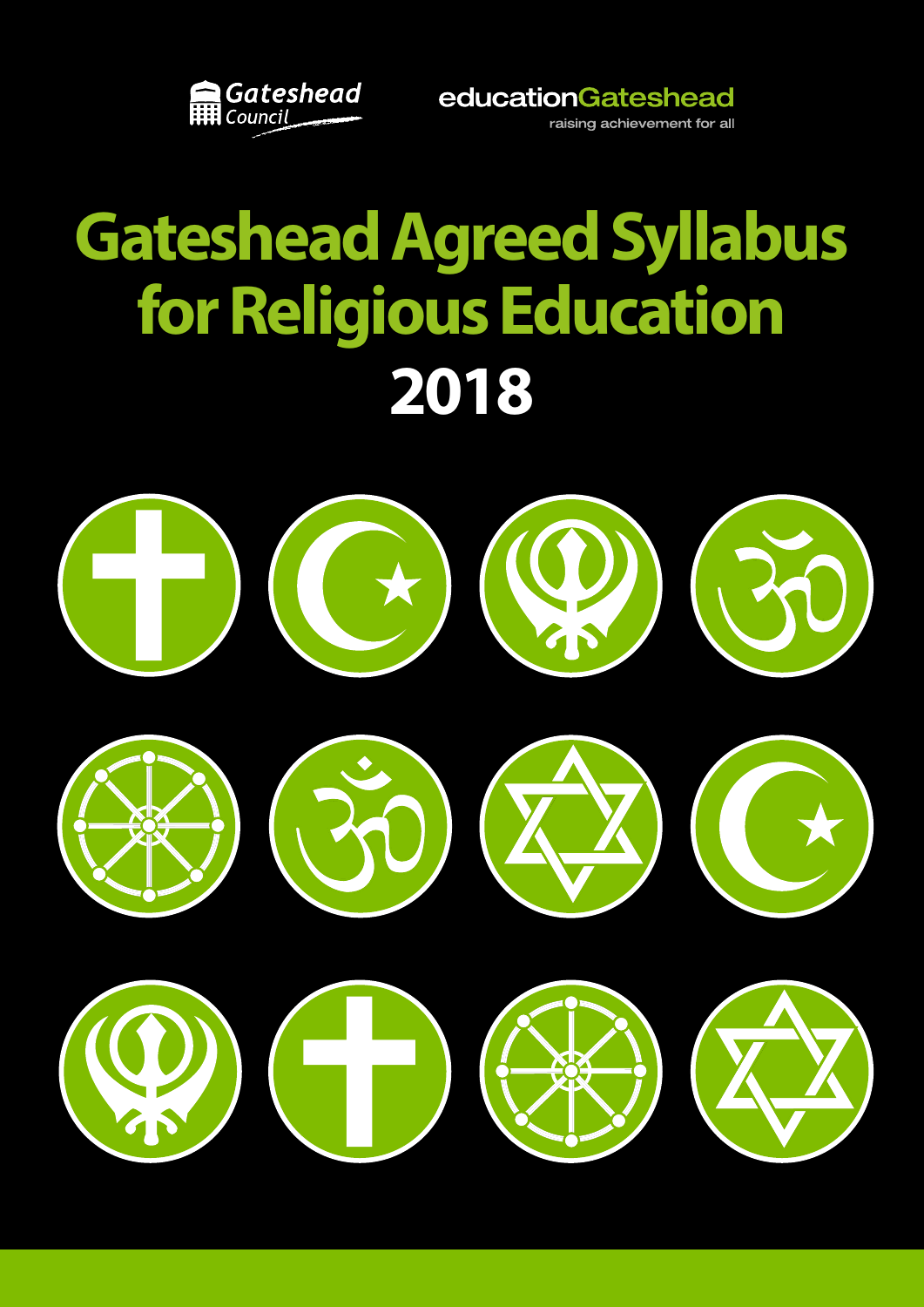

## **Contents**

#### Page

#### **Appendices**

#### **Acknowledgements**

Gateshead SACRE is grateful to:

- Staffordshire SACRE for permission to use material from their Agreed Syllabus
- The teachers who helped with the development of this Agreed Syllabus
- Members of the Agreed Syllabus Committee
- Pauline Piddington, who is largely responsible for the presentation of the syllabus in its present form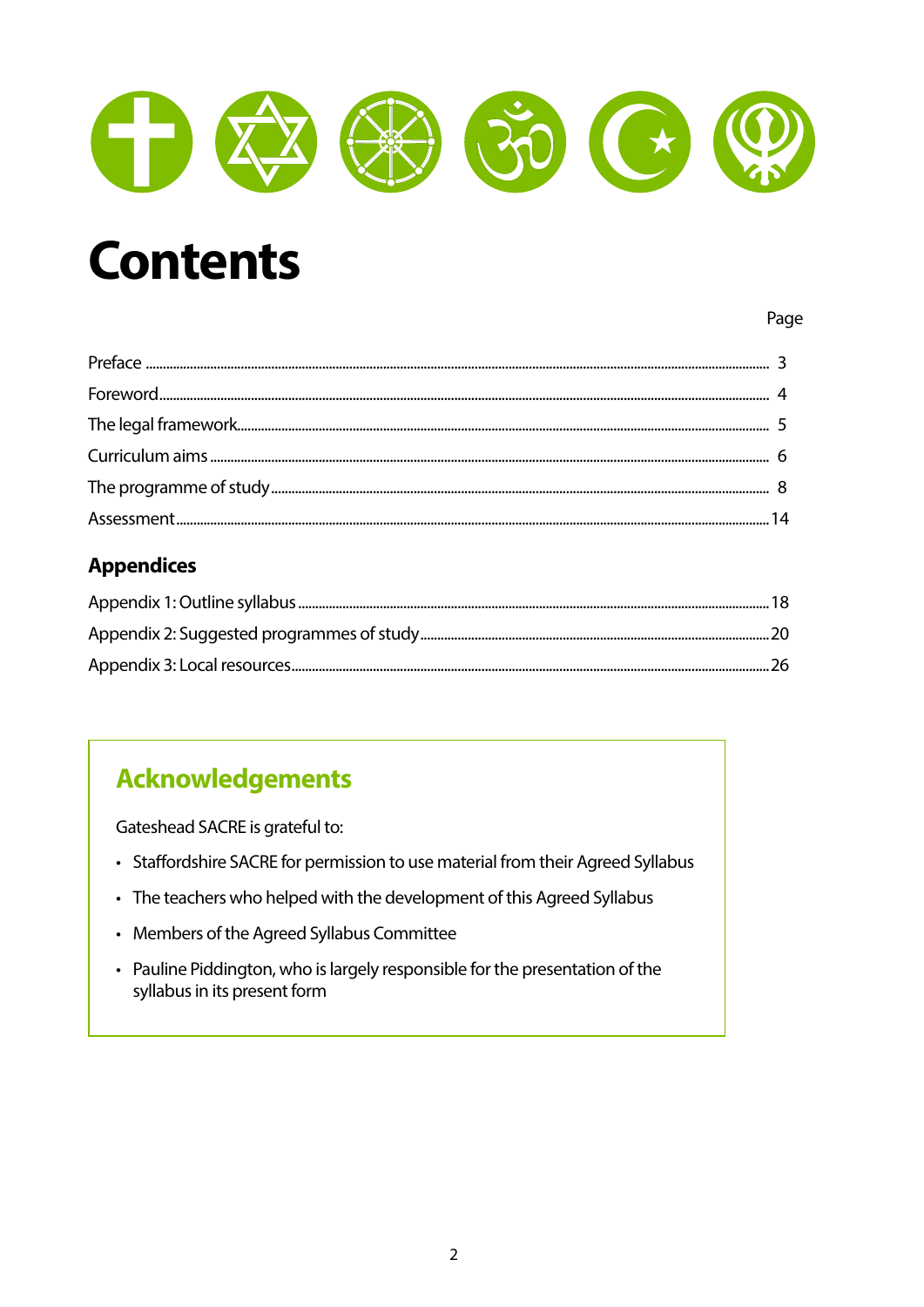

## **Preface**

All registered pupils in maintained schools, including those in reception settings, are entitled to receive Religious Education (RE). This Religious Education must be taught in accordance with an Agreed Syllabus for Religious Education that is determined locally through the Agreed Syllabus Conference. In Gateshead, work undertaken led to the conclusion that the syllabus, in terms of its content, continued to be relevant and acceptable to schools and no changes were required.

This booklet does not change that position. In terms of content, the syllabus remains unchanged. However, the booklet condenses the information about the syllabus and its delivery and also, in response to feedback we have received, reemphasises that schools may exercise freedom in the way in which they deliver the content. It is hoped that it will provide governors, school staff, parents and pupils with a more accessible presentation of the syllabus and so encourage its regular use.

In reaching our conclusions about the syllabus content, group members took into account the non-statutory National Curriculum Framework for RE [NCFRE] which was published by the Religious Education Council in 2013. This document highlights the need for children and young people to develop an understanding of and respect for the diverse faiths and communities that are increasingly part of the country and our own corner of it.

We have been delighted to see our own SACRE in Gateshead expand to include a representative of the Sikh faith and have been pleased also to be able to welcome a representative of the Humanist Society into our meetings as an observer.

We are greatly indebted to Staffordshire SACRE whose approach to presenting its syllabus gave us the encouragement and inspiration to reformat ours in this booklet. We have used its "Programme of Study Statements" and "Age Related Expectation Statements" almost in their entirety.

We hope that this new presentation of a familiar syllabus will be of help in assisting schools to continue to deliver excellent Religious Education in Gateshead.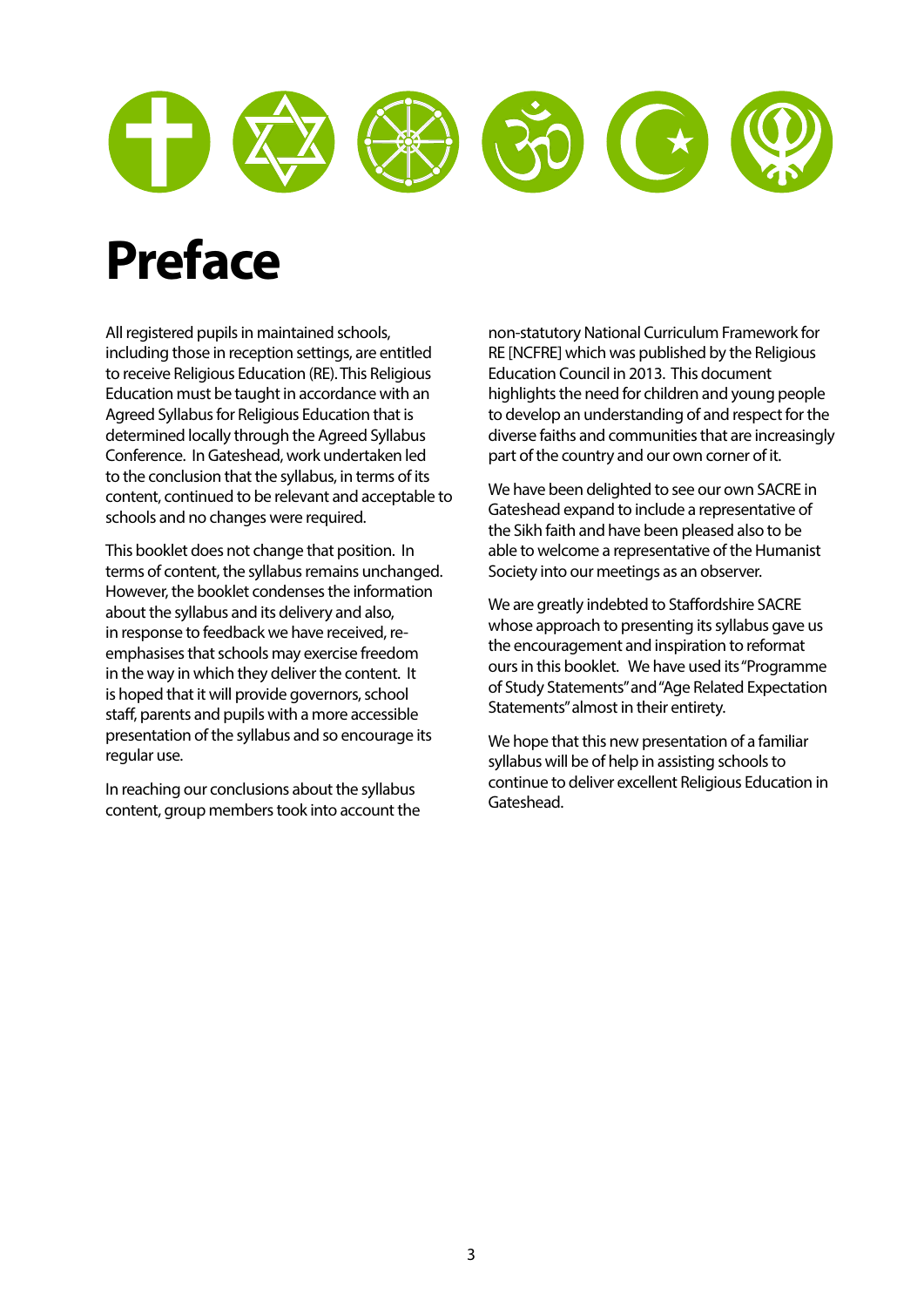

## **Foreword**

The Education Reform Act 2002 sets out the central aims of the school curriculum. They are:

- To promote the spiritual, moral, cultural, mental and physical development of learners at the school and within society; and
- To prepare learners at the school for the opportunities, responsibilities and experiences of adult life.

These general aims remain valid but our society is changing. Never has the need for greater understanding as a basis for mutual respect and tolerance been more pressing.

This is the very essence of RE: to equip our children and young people with the knowledge they need to understand how different people perceive their world and their place in it and how they answer and respond to the big questions in life:

- Why are we here?
- How should we live?

**By Rev'd Brian Howell Chairman, Gateshead SACRE** In presenting this document to you, we remain mindful of the need to avoid a proselytising approach.

The motivation for excellent Religious Education as presented here is the need to foster in our diverse and pluralist society the importance of recognising and respecting the significance to their believers of the many faith perspectives and non-faith perspectives of people in our communities.

With this in mind, in developing the syllabus, we have sought to present the principal faiths collectively as an aspect of human knowledge and experience.

We hope that you will find that it can help you in the work you are doing to support children and young people as they develop their philosophies for living, and to help them to live at peace with themselves, and in harmony with others.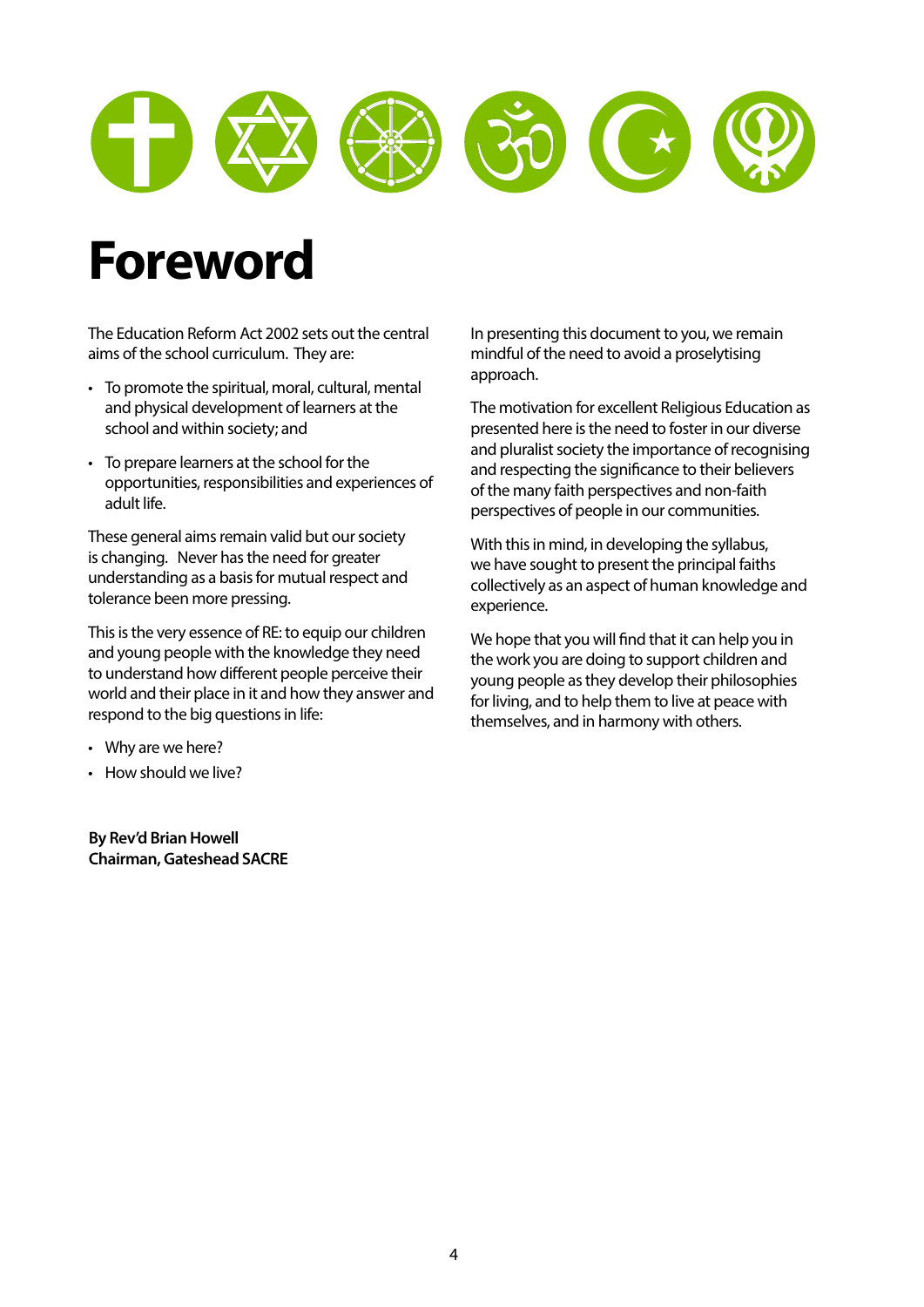

## **The legal framework**

Religious Education is part of a pupil's entitlement from Reception through to the end of Sixth Form. All maintained schools are required to provide Religious Education for their pupils and headteachers must ensure that this is done.

All local authorities are required to establish a Standing Advisory Council on Religious Education [SACRE] to provide advice to the local authority and to periodically review the Locally Agreed Syllabus.

The agreed syllabus must reflect that the religious traditions in Great Britain are principally Christian. Parents have the right to withdraw their children from all or part of religious education. Headteachers should refer to Section 386 of the Education Act 1996 and also to "Religious education in English schools: Non statutory guidance 2010" for more information in relation to this right.

The provision of Religious Education differs in different settings.

Community and Maintained schools must teach RE according to the requirements of the Locally Agreed Syllabus.

Foundation schools must teach RE according to the

requirements of the Locally Agreed Syllabus unless the school is of a religious character in which case RE is defined by their Trust Deed.

In voluntary aided schools, RE should be taught in accordance with their Trust Deed. In voluntary controlled schools, RE should be taught according to the requirements of the Locally Agreed Syllabus but parents may request that RE should be provided in accordance with the Trust Deed.

Special schools should provide RE for all their pupils as far as practicable according to the status of the school.

In academies, RE should be provided as part of a broad and balanced curriculum in accordance with the requirements for Agreed Syllabuses.

Free schools should make provision for pupils' entitlement to RE in accordance with the requirements for Agreed Syllabuses.

Sixth form colleges and further education colleges should provide RE for all students who wish to receive it.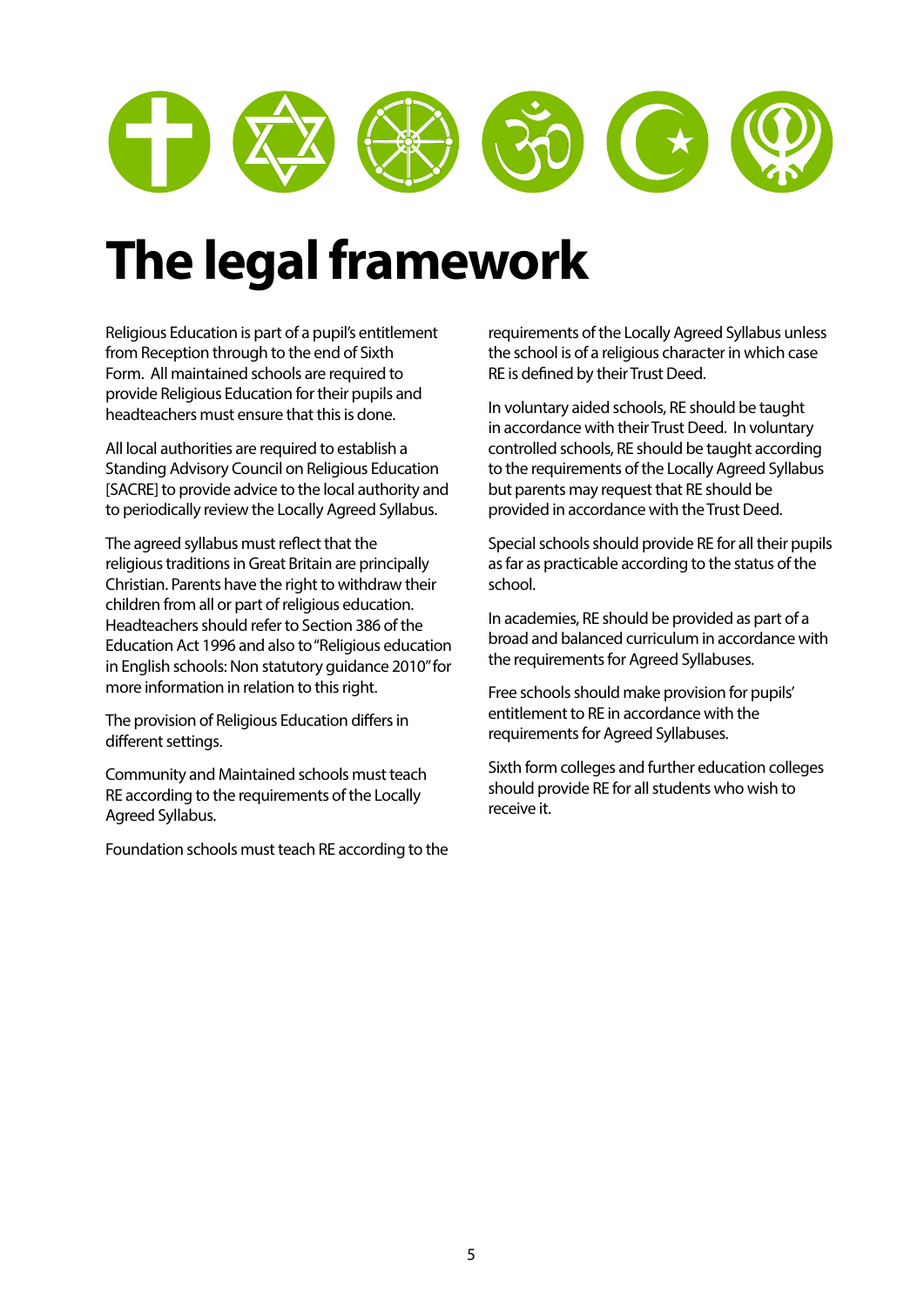

## **Curriculum aims**

The role of Religious Education is to help prepare and equip all pupils for life in contemporary Britain by enabling them to acquire a good level of religious literacy. This means to gain an understanding of the diverse beliefs and religious practices of our faith communities, to understand the secular world view held by a number of people in our society, and to respect the right of all people to make these very personal choices.

#### **We believe that pupils should have the opportunity:**

**TO EXPLORE** the teachings, beliefs and practices of the principal faiths and belief systems in our society.

This means that, for each of the faiths specified in the syllabus, they should be helped to acquire a core of knowledge and understanding of the key elements of the faith narrative, the principal stories, sacred texts, rituals, symbolism and lifestyles relating to them.

**TO ENGAGE** with the big questions about our life in the world, our value as people, our identity and our responsibilities.

This means that pupils should be helped to respond to the big questions that their experience of life raises and to be able to express their thoughts relating their experiences and responses to those of other individuals and groups.

**TO REFLECT** on the challenges that are presented by living in a diverse world and to develop the skills and attitudes that enable people to live well by successfully accommodating difference.

This means developing the ability to recognise bias, prejudice and discrimination in ourselves and others and to develop the ability to make informed judgements and responsible choices.

Section 375 of the Education Act 1996 requires that the Agreed Syllabus must reflect the fact that religious traditions in Great Britain are for the most part Christian but that the teaching and practices of the other religions represented in Great Britain must be taken into account. The 'other religions' that are specified in the Gateshead Agreed Syllabus are:

#### **In Early Years and Primary:**

- Judaism
- Hinduism
- Islam

#### **In Secondary:**

- All of the above and additionally
- Sikhism
- Buddhism

There is also an expectation that children will have some opportunity to learn about non-faith based belief systems such as Humanism and Atheism. There is potential for other faiths to be included in the syllabus where a school feels that this will be beneficial and appropriate.

#### **Teaching and Learning**

Suggestions for the delivery of the curriculum were provided in the original syllabus document, last issued in 2011. The suggestions provided there remain current but need not be used as a blueprint. They have been provided here as Appendix 2.

Some time ago we provided an outline of the aspects or "dimensions" of each of the four faiths to be covered in the primary syllabus. These were divided into six categories:

- Origins
- Narrative
- Principal beliefs
- The calendar
- People, places and practices
- Artefacts and symbols

This may be used as a checklist to support lesson planning and as a means of enabling pupils to meet the challenge presented in the curriculum aims,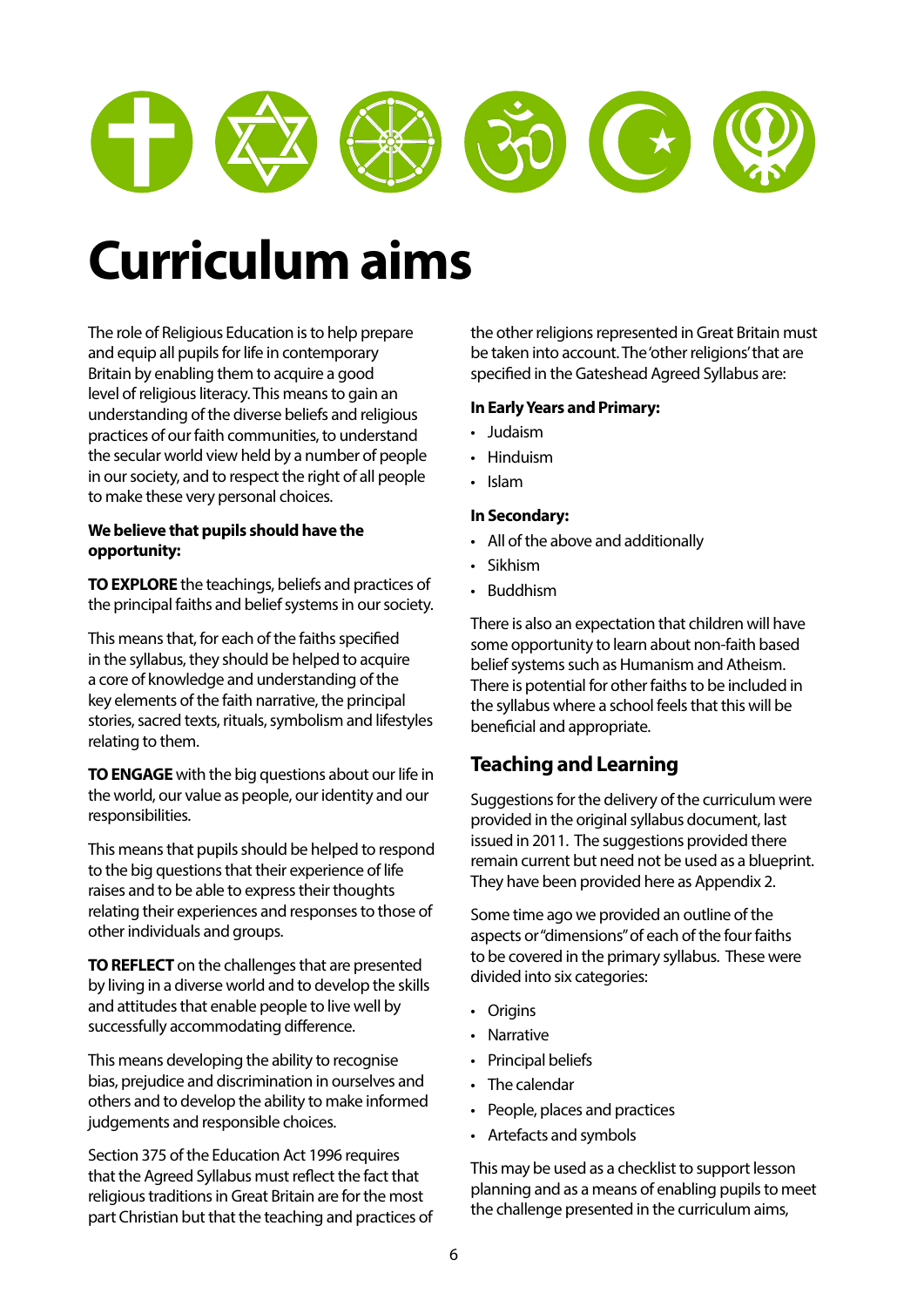that is, **to explore, to engage and to reflect**. We advise that the learning should be meaningful and so a secure understanding of the key information is more important than gaining a superficial view of everything on the list.

Teachers are free to build a curriculum that offers children the opportunities to research, discover, question, discuss, debate, evaluate and draw conclusions.

We have traditionally talked about "Learning about" and "Learning from" a study of religion. We are here suggesting a three part process and would encourage teachers to keep in mind the three aims of **Exploring, Engaging and Reflecting** in all of their planning, as a means not only of providing a rationale and structure to learning but also of providing opportunities for the assessment of pupils' progress toward religious literacy.

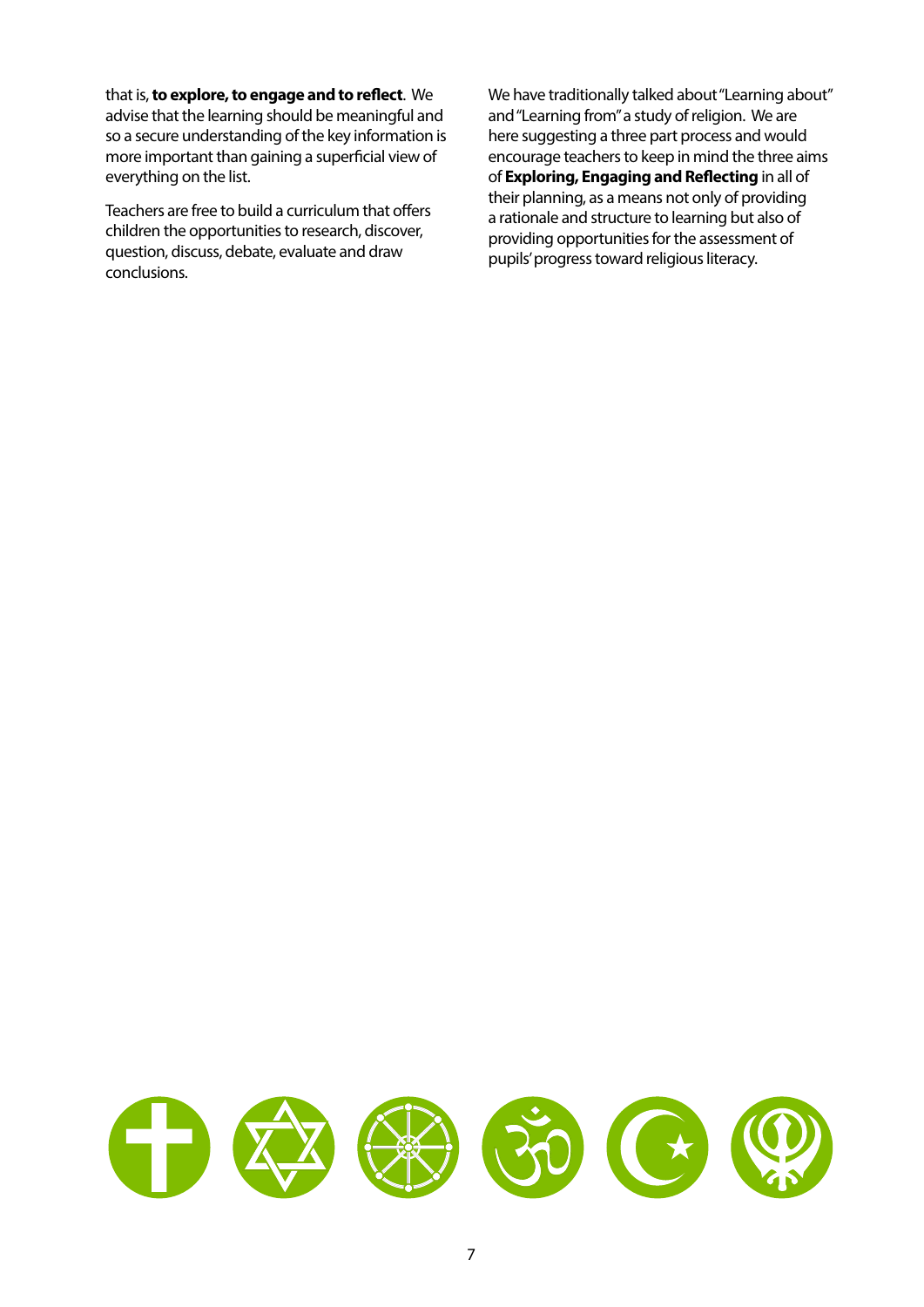

## **The programme of study**

There is an expectation that schools will allocate a reasonable amount of time to the Religious Education Programme of Study and that, whilst there will be a focus on the teaching of Christianity, pupils will have the opportunity to develop a good working knowledge of other key faiths.

At Key Stage 4, in line with recent changes to the GCSE specifications, there will be a focus on Christianity and one other religion.

Reasonable time should be allocated for the study of RE. The expected time allocations and faiths to be included are:

| <b>Phase</b>       | <b>Hours per year</b>                 | <b>Faiths</b>                                                                                                                         |  |
|--------------------|---------------------------------------|---------------------------------------------------------------------------------------------------------------------------------------|--|
| <b>Reception</b>   |                                       | Christianity                                                                                                                          |  |
| <b>Key Stage 1</b> | 36                                    | Judaism                                                                                                                               |  |
| <b>Key Stage 2</b> | 45                                    | Hinduism                                                                                                                              |  |
| <b>Key Stage 3</b> | 45                                    | <b>Islam</b>                                                                                                                          |  |
| <b>Key Stage 4</b> | Across the key stage,<br>70           | Where no external examination is taken, the faiths<br>to be studied are: Christianity, Judaism, Hinduism,<br>Islam, Sikhism, Buddhism |  |
| Post 16            | Varies according to<br>courses chosen | It is recognised that in Key Stage 4 and 5 some<br>students will be following an external examination<br>syllabus.                    |  |

Pupils should also develop an awareness of secular world views as appropriate. For example, Humanism and Atheism. Schools may also extend the range of faiths covered if they choose, in order to raise awareness of the great diversity of religion.

Schools are free to choose to deliver the subject through a regular weekly timetabled slot or through blocks of time. Schools may also choose to deliver faiths in a sequential way, recognising that the teaching of Christianity will be a constant in the programme, or they may choose to look at a number of faiths concurrently.

Returning to some of the same themes will enable pupils to develop and demonstrate growing skill and maturity in their **exploration** of, **engagement**  with and **reflection** on religious and non-faith based values, beliefs and practice.

It is expected that pupils' religious education will contribute to the development of their learning and skills across a wide range of aspects. For example:

Reading and research skills may be developed through the work that children do in exploring different religions and other world views.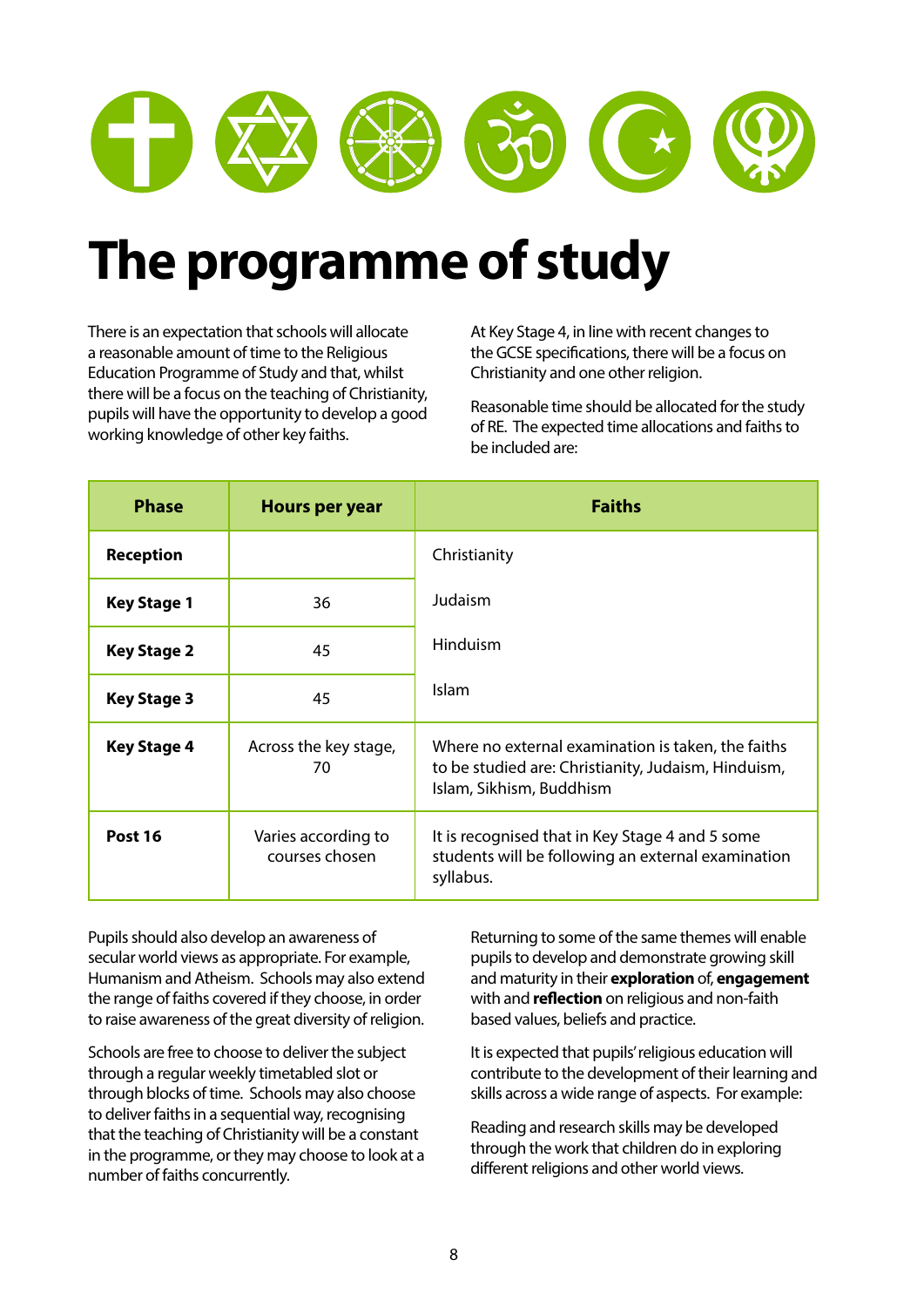Personal and social skills may be developed through their encounters with people, in school or in the context of educational visits, who can express faith experience and world views that are different from their own.

Their insight and reasoning may be developed through the discussion and questioning that will arise from their exploration of religious faiths and world views and the big questions and issues that this will provoke.

Self-awareness, understanding and empathy may be developed through their reflection and evaluation of their own and others' beliefs.

Written and verbal communication skills may be developed through the pupils' presentation of their learning in books, through individual or collaborative projects, in discussion and debate.

Their ability to identify connections may be developed through their study of the literary, historical and geographical aspects of their religious education.

For each faith, the **key questions** identified **in the Gateshead Agreed Syllabus** are:

For all key stages

- What do followers of this religion believe?
- Why are some people important to followers of this religion?
- What does this religion teach?
- How do followers of this religion worship?
- How do followers of this religion live?
- What do followers of this religion celebrate?

**Additional questions** for later key stages are:

- Religious beliefs, fact or fiction?
- Who inspires us and who inspires others? Why? Who sets a good example? Why?
- Teachings: relevant today or out of touch? A moral guide or a set of rules? Who decides and why?
- What is it like to live the life of a follower of a religion?
- What is the meaning and purpose of life?

The information provided in the grids that follow will, we hope, assist schools in developing a curriculum that enables **exploration** of these questions, encourages an active **engagement** with the issues, and enables children and young people to **reflect** on what they have learned.

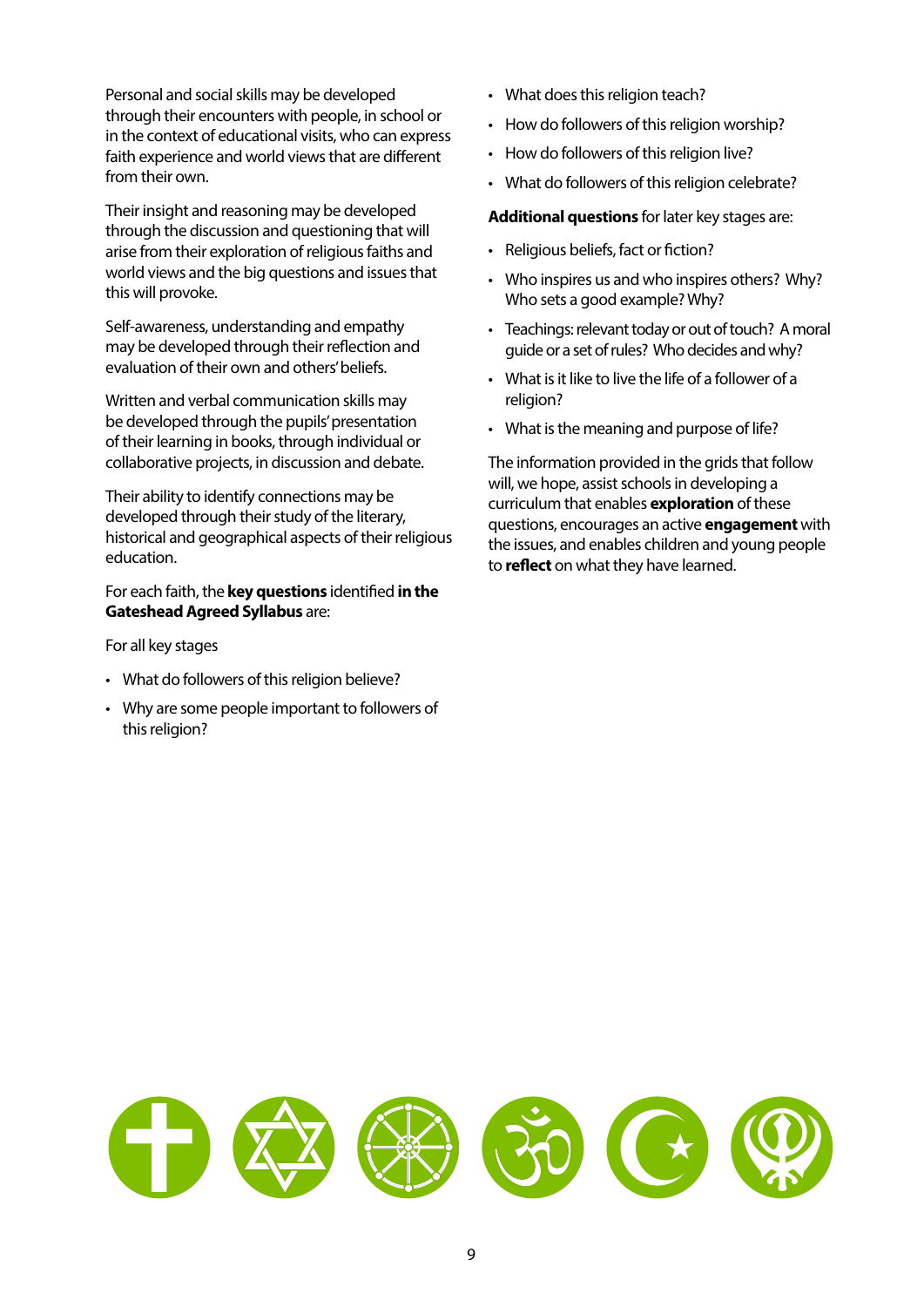| <b>Key Stage 1</b>                                                                                                                            |                                                                                                                      |                                                                                                                                           |                                                                                                                                          |
|-----------------------------------------------------------------------------------------------------------------------------------------------|----------------------------------------------------------------------------------------------------------------------|-------------------------------------------------------------------------------------------------------------------------------------------|------------------------------------------------------------------------------------------------------------------------------------------|
| <b>Dimension</b>                                                                                                                              | <b>Curriculum opportunities</b><br>Pupils should have the opportunity to:                                            |                                                                                                                                           |                                                                                                                                          |
| <b>Beliefs, teaching</b><br>and sources<br>[See Narrative,<br>Principal Beliefs,<br>and Sacred Texts in<br>Appendix 1]                        | Engage with stories<br>and extracts from<br>religious literature<br>and talk about their<br>meanings                 | <b>Explore stories</b><br>about the lives and<br>teachings of key<br>religious figures                                                    | Find out about ways<br>in which sacred texts<br>are regarded, read and<br>handled by believers                                           |
| <b>Practices and ways</b><br>of life<br>[See Principal Beliefs,<br>People, Places and<br>Practices, and Festivals<br>in Appendix 1]           | Find out about how<br>and when people<br>worship and ask<br>questions about why<br>this is important to<br>believers | Explore the<br>preparations for and<br>find out about the<br>celebration of festivals                                                     | Identify the importance<br>for some people of<br>belonging to a religion<br>and recognise the<br>difference this makes to<br>their lives |
| <b>Expressing meaning</b><br>[See Principal Beliefs,<br>People, Places and<br><b>Practices and Artefacts</b><br>and Symbols in<br>Appendix 1] | Explore as<br>appropriate the<br>special nature of<br>artefacts used in<br>worship                                   | Identify symbolic<br>actions, gestures<br>and rituals and talk<br>about how they<br>are used as part<br>of worship and<br>ceremonies      | Engage with religious<br>beliefs and ideas<br>expressed through<br>story, symbol and<br>other visual forms of<br>expression              |
| <b>Identity, diversity</b><br>and belonging<br>[See Narrative, and<br>People, Places and<br>Practices in Appendix 1]                          | Reflect and respond<br>to stories about<br>belonging and<br>relating to religious<br>communities                     | Identify and ask<br>questions about<br>customs associated<br>with particular<br>religious communities                                     | Find out about<br>ceremonies in which<br>special moments<br>in the life cycle are<br>marked                                              |
| <b>Meaning, purpose</b><br>and truth<br><b>See Narrative and</b><br>Principal Beliefs in<br>Appendix 1]                                       | Ask and respond<br>imaginatively to<br>questions that<br>are interesting or<br>puzzling in the world                 | Listen to and ask<br>questions about<br>stories of individuals<br>and their relationship<br>with God                                      | Explore a range of<br>stories and extracts<br>from sacred writings<br>and talk about the<br>meaning they have for<br>believers           |
| <b>Values and</b><br>commitments<br>[See Narrative and<br>Principal Beliefs in<br>Appendix 1]                                                 | Reflect and<br>respond to stories<br>highlighting the<br>morals and values of<br>believers in practice               | Reflect on examples<br>of care and concern<br>shown by believers and<br>religious communities<br>and explore reasons<br>for these actions | Explore stories from<br>religious traditions<br>and find out about<br>attitudes to the<br>natural world                                  |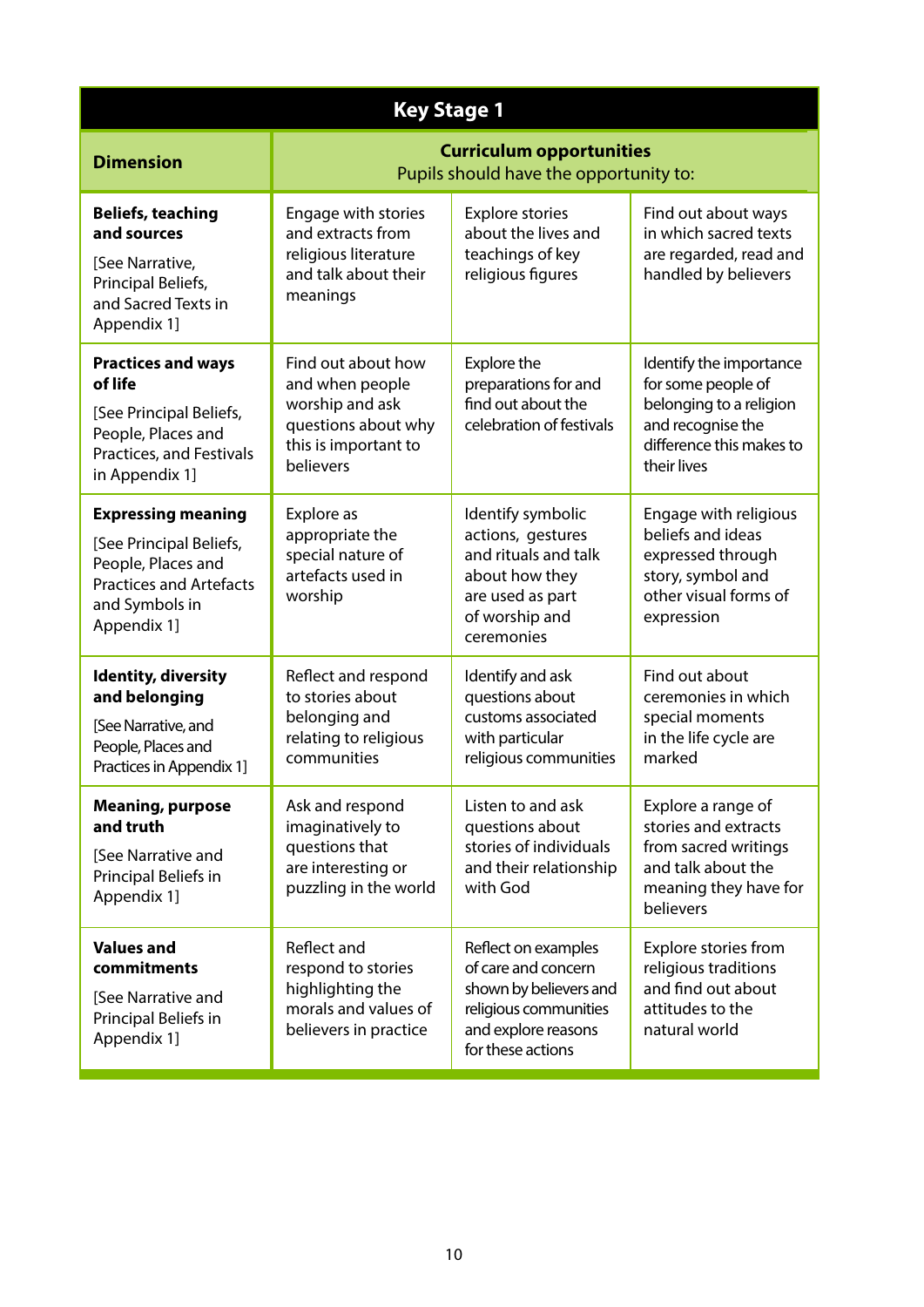| <b>Key Stage 2</b>                                                                                                                    |                                                                                                                                                                                     |                                                                                                                                                       |                                                                                                                                                     |                                                                                                                                                      |
|---------------------------------------------------------------------------------------------------------------------------------------|-------------------------------------------------------------------------------------------------------------------------------------------------------------------------------------|-------------------------------------------------------------------------------------------------------------------------------------------------------|-----------------------------------------------------------------------------------------------------------------------------------------------------|------------------------------------------------------------------------------------------------------------------------------------------------------|
| <b>Dimension</b>                                                                                                                      | <b>Curriculum opportunities</b><br>Pupils should have the opportunity to:                                                                                                           |                                                                                                                                                       |                                                                                                                                                     |                                                                                                                                                      |
| <b>Beliefs,</b><br>teaching and<br>sources<br>[See Origins,<br>Narrative,<br>Principal Beliefs,<br>and Sacred Texts<br>in Appendix 1] | Explore the origins<br>of sacred writings<br>and consider their<br>importance for<br>believers today                                                                                | Explore a variety<br>of forms of<br>literature found<br>in sacred books<br>and investigate a<br>range of religious<br>teachings                       | Explore the life of<br>key religious figures<br>and make links<br>with teachings and<br>practices of special<br>significance to<br>followers        | Explore the meaning<br>of a wide range<br>of stories about<br>the beginning<br>of the world and<br>reflect upon their<br>importance for<br>believers |
| <b>Practices and</b><br>ways of life                                                                                                  | Compare and<br>contrast the<br>practice of religion<br>in the home in<br>different religious<br>communities                                                                         | Identify the main<br>features and<br>patterns of an act<br>of worship and<br>talk about the<br>importance of<br>worship for believers                 | Investigate some<br>key features of<br>religious festivals<br>and celebrations and<br>identify similarities<br>and differences                      | Investigate the life<br>of a person who has<br>been inspired by<br>their faith and make<br>links between belief<br>and action                        |
| <b>Expressing</b><br>meaning                                                                                                          | Explore the symbolic<br>use of a range of<br>objects, sounds,<br>visual images,<br>actions and gestures<br>and consider the<br>intended meaning<br>they might have for<br>believers | Explore the<br>meaning of stories<br>drawn from<br>religious sources<br>and reflect on the<br>significance of key<br>words, phrases or<br>expressions | Compare and<br>contrast the use of<br>symbols, actions<br>and gestures used in<br>worship by different<br>communities                               | Identify some of<br>the ways in which<br>religions name and<br>describe attributes<br>of God and make<br>links with belief and<br>practice           |
| Identity,<br>diversity and<br>belonging                                                                                               | Explore the diversity<br>of a range of<br>religious traditions<br>and identify and<br>reflect on similarities<br>and differences                                                    | Find out about the<br>activities of a local<br>religious community<br>and make links with<br>those activities<br>and key religious<br>teachings       | Research some<br>key events in the<br>development of a<br>religious tradition<br>and explain the<br>impact on believers<br>today                    | Investigate the<br>importance<br>for believers of<br>ceremonies in which<br>special moments<br>in the life cycle are<br>marked                       |
| Meaning,<br>purpose and<br>truth                                                                                                      | Raise questions<br>about issues that<br>cause people<br>to wonder and<br>investigate some<br>answers to be found<br>in religious writings<br>and teachings                          | Investigate and<br>reflect on a range of<br>religious responses<br>to suffering,<br>hardship and death                                                | Investigate stories<br>about God's<br>relationship with<br>people and suggest<br>how for some<br>people this helps<br>them to make sense<br>of life | Make links between<br>belief and action<br>and reflect on how<br>this might have<br>local, national<br>and international<br>impacts                  |
| <b>Values and</b><br>commitments                                                                                                      | Explore rules for<br>living found in<br>sacred writings and<br>teachings and ask<br>questions about<br>their impact on the<br>lives of believers                                    | Investigate<br>ceremonies<br>associated with<br>joining or belonging<br>to a faith community<br>and talk about<br>the meaning of<br>commitment        | Engage with a<br>variety of people<br>about their beliefs<br>and values and ask<br>questions about the<br>way commitment<br>affects their lives     | Explore religious<br>stories and<br>teachings about the<br>environment and<br>identify and reflect<br>on their impact on<br>behaviour                |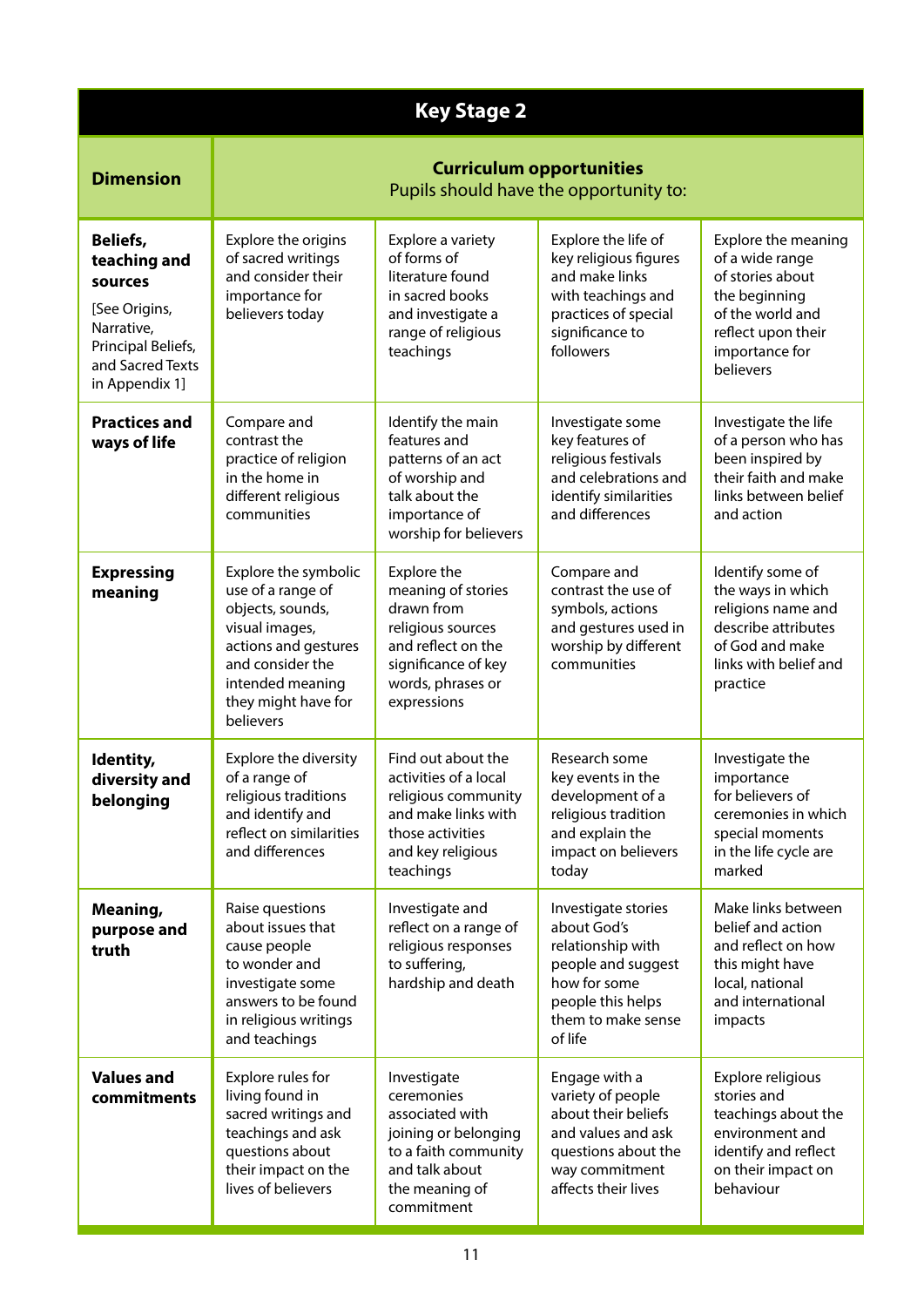| <b>Key Stage 3</b>                          |                                                                                                                                                                                   |                                                                                                                                                                            |                                                                                                                                         |  |
|---------------------------------------------|-----------------------------------------------------------------------------------------------------------------------------------------------------------------------------------|----------------------------------------------------------------------------------------------------------------------------------------------------------------------------|-----------------------------------------------------------------------------------------------------------------------------------------|--|
| <b>Dimension</b>                            |                                                                                                                                                                                   | <b>Curriculum opportunities</b><br>Pupils should have the opportunity to:                                                                                                  |                                                                                                                                         |  |
| <b>Beliefs, teaching</b><br>and sources     | Explore different<br>possible interpretations<br>for a range of sacred<br>writings and religious<br>teachings and reflect<br>on their impact<br>on individuals and<br>communities | Evaluate the<br>contribution made<br>to communities and<br>societies by different<br>religious leaders                                                                     | Apply the teachings of<br>key religious figures to<br>contemporary moral<br>and ethical issues                                          |  |
| <b>Practices and ways</b><br>of life        | Analyse and reflect<br>on the significance of<br>shared activities for<br>individual believers and<br>religious communities                                                       | <b>Explore celebrations</b><br>and commemorations<br>which can both unite<br>and divide believers<br>and reflect on the<br>reasons for this                                | Evaluate the impact of<br>beliefs on behaviour<br>and explore the<br>consequences for<br>individuals and<br>communities                 |  |
| <b>Expressing meaning</b>                   | Compare and contrast<br>the use of symbolism<br>in worship and analyse<br>its effectiveness for<br>believers                                                                      | Investigate the<br>symbolism of<br>celebration and<br>commemoration<br>and evaluate its<br>effectiveness in<br>expressing what is<br>important to religious<br>communities | Identify a range of key<br>sources for religious<br>communities and make<br>connections between<br>interpretation and<br>action         |  |
| <b>Identity, diversity</b><br>and belonging | Explore why people<br>belong to religions and<br>analyse the impact this<br>has on individuals and<br>communities                                                                 | Compare and contrast<br>key religious practices<br>and reflect on why<br>there is diversity within<br>and between faiths                                                   | Explore the impact of<br>religious diversity on<br>communities and apply<br>religious teaching to<br>issues of tolerance and<br>harmony |  |
| <b>Meaning, purpose</b><br>and truth        | Demonstrate how<br>believers use religious<br>sources to provide<br>answers when engaging<br>with questions of<br>meaning purpose and<br>truth                                    | Analyse and compare<br>the evidence and<br>arguments used<br>when engaging with<br>questions about the<br>nature and existence of<br>God                                   | Evaluate the<br>relationship between<br>science and religion                                                                            |  |
| <b>Values and</b><br>commitments            | Investigate the<br>responsibility and<br>explain the challenge of<br>carrying on a religious<br>tradition                                                                         | Make clear connections<br>between religious<br>beliefs, teachings and<br>actions                                                                                           | Apply a range of beliefs<br>and values to current<br>issues and questions<br>and analyse the<br>impact on choices and<br>behaviour      |  |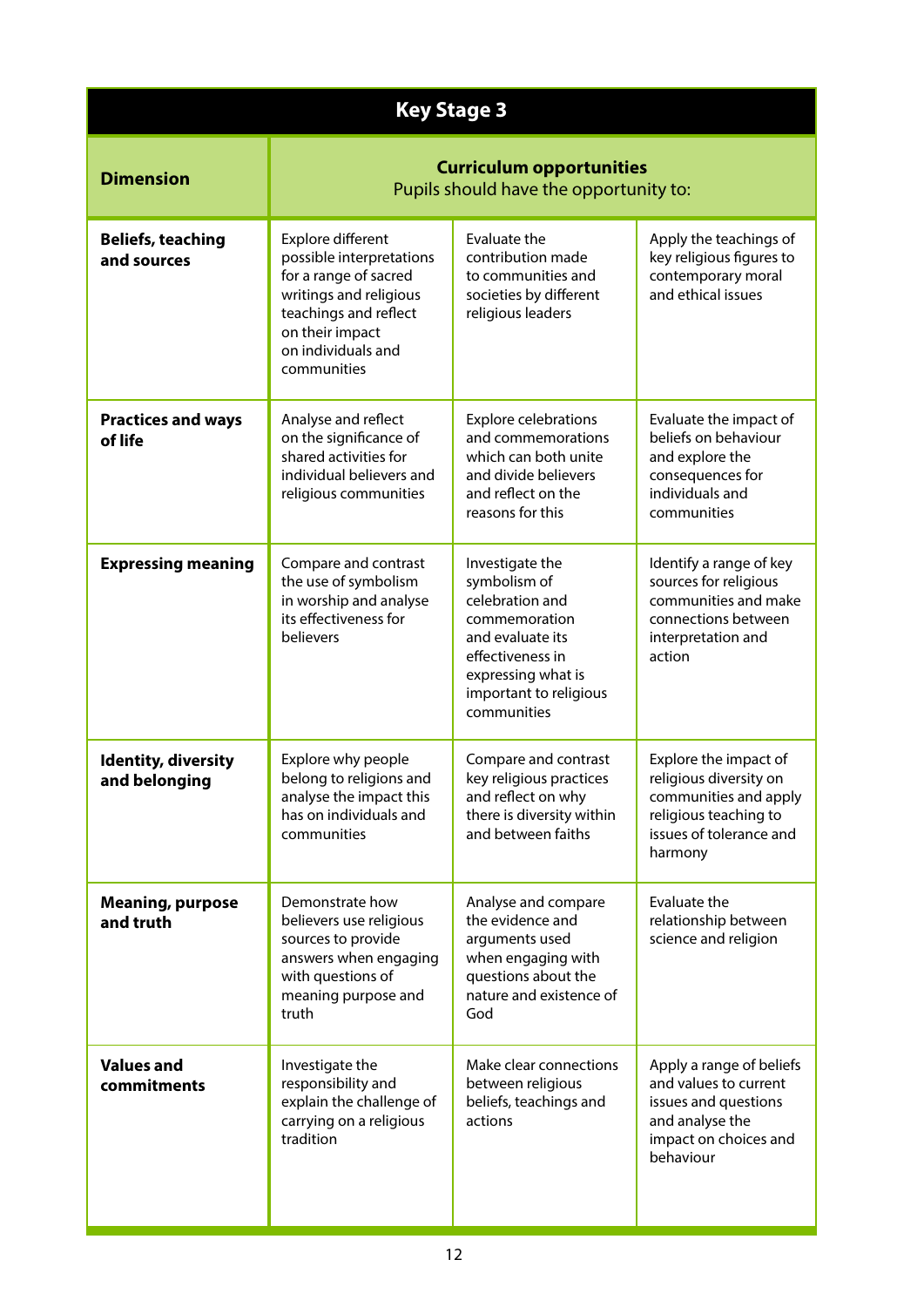#### **Key Stage 4 and Post 16**

#### **Key Stage 4**

It is the case that at Key Stage 4 a number of pupils will be following a recognised external examination syllabus. For those pupils not completing an examination qualification, the opportunities outlined for Key Stage 3 and, where pupils are ready, a selection from those outlined for Post 16, should form the basis of their religious education.

#### **Post 16**

Where no external examination is being pursued, the following opportunities should be used as a basis for developing religious education for post 16 pupils.

| <b>Dimension</b>                            | <b>Curriculum opportunities</b><br>Pupils should have the opportunity to:                                                                                                                               |                                                                                                                                                                  |  |
|---------------------------------------------|---------------------------------------------------------------------------------------------------------------------------------------------------------------------------------------------------------|------------------------------------------------------------------------------------------------------------------------------------------------------------------|--|
| <b>Beliefs, teaching</b><br>and sources     | Critically evaluate the influence and<br>authority of sacred literature for<br>believers today                                                                                                          | Explain the impact of belief on the<br>achievement of significant religious<br>figures and evaluate their influence<br>on historical and contemporary<br>issues  |  |
| <b>Practices and ways</b><br>of life        | Explore and reflect on the way in<br>which belief and practice support and<br>sustain individuals and communities<br>using contemporary examples                                                        | Present evidence for differing<br>interpretations of religious sources<br>and analyse and reflect on the impact<br>of individual conscience and social<br>change |  |
| <b>Expressing meaning</b>                   | Explore and interpret the significance<br>and function of a variety of forms<br>of religious, spiritual and moral<br>expression                                                                         | Present a detailed analysis of key<br>religious sources and evaluate a<br>range of interpretations                                                               |  |
| <b>Identity, diversity</b><br>and belonging | Reflect critically on the advantages<br>and disadvantages of inheriting a<br>religious tradition and reflect on<br>the changing impact of religion and<br>beliefs on community and society over<br>time | Reflect critically on the variety of<br>practice within and between faith<br>groups and reflect on issues which<br>unite and divide religious traditions         |  |
| <b>Meaning, purpose</b><br>and truth        | Engage with and analyse responses<br>to philosophical and paradoxical<br>questions from a range of faith<br>perspectives                                                                                | Investigate and interpret a variety of<br>religious and spiritual experiences<br>and reflect on differing responses<br>and impacts                               |  |
| <b>Values and</b><br>commitments            | Explore ways in which religious<br>communities help their members<br>respond positively to life's dilemmas                                                                                              | Raise questions about contemporary<br>personal, moral and social issues<br>and analyse the variety of religious<br>responses                                     |  |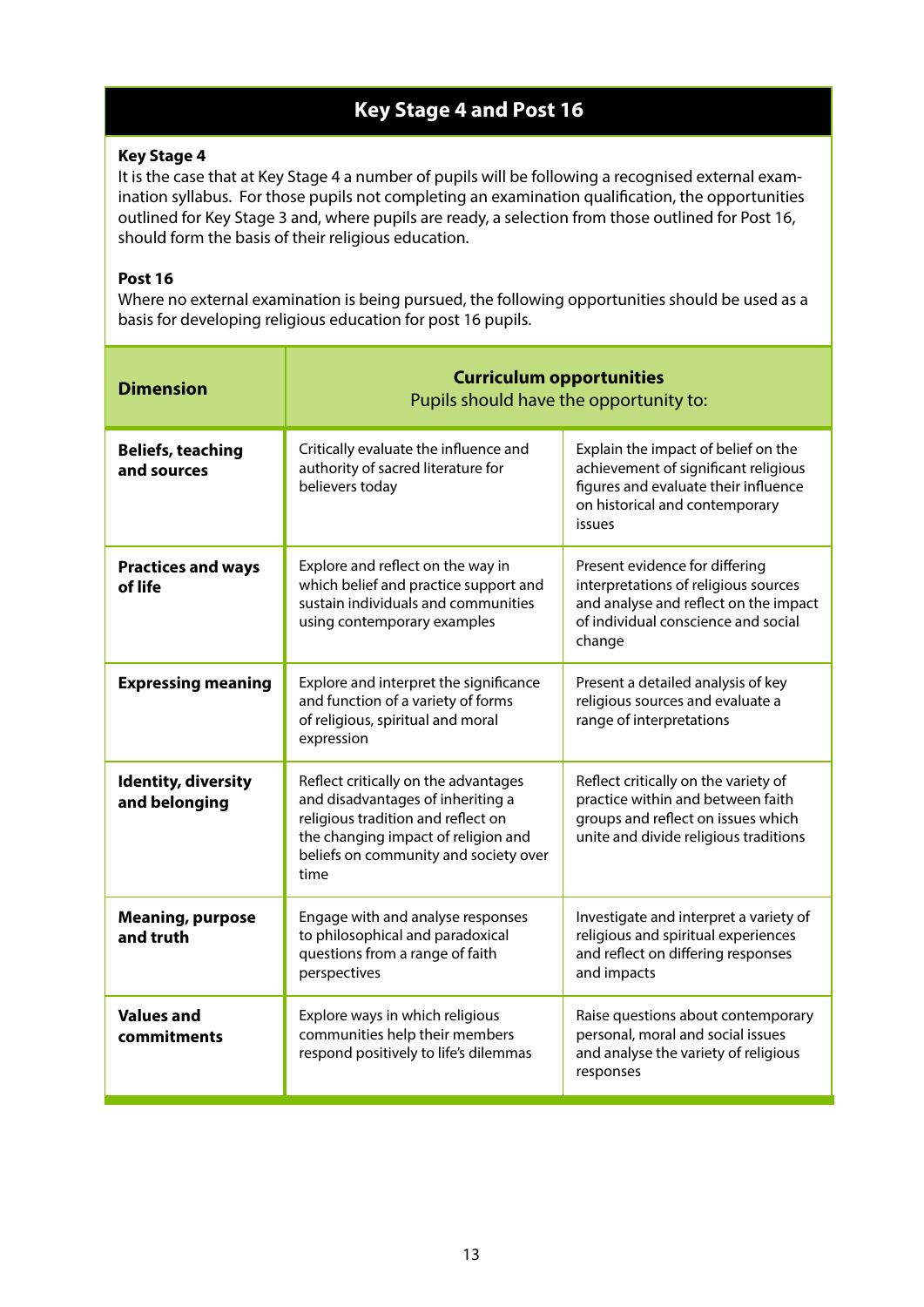

## **Assessment**

Units of work should be planned to develop the three curriculum aims and enable regular review of pupils' progress. Age related expectations are given in relation to each of the three curriculum aims. In summary, the objectives are to enable children to acquire knowledge, understand themselves and other people better, and respond appropriately to difference.

The assessment framework provided here uses terminology that will be familiar to you in other contexts. It is suggested that pupils are assessed as:

- **WTS**  Working towards the expected standard for their age
- **EXS**  Working at the expected standard for their age
- **GDS**  Working at greater depth within the expected standard

| Age related expectations in primary school for RE |                                                                                                                                                                                                                                                                             |  |  |
|---------------------------------------------------|-----------------------------------------------------------------------------------------------------------------------------------------------------------------------------------------------------------------------------------------------------------------------------|--|--|
|                                                   | <b>By the end of Reception</b>                                                                                                                                                                                                                                              |  |  |
| <b>Explore</b>                                    | Pupils can talk about past and present events in their own lives and in the lives of<br>family members. They can identify similarities and differences in relation to places,<br>objects, and materials including faith buildings.                                          |  |  |
| <b>Engage</b>                                     | Pupils can describe their own immediate environment and can say how environments<br>might vary from one another and what things make them special.                                                                                                                          |  |  |
| <b>Reflect</b>                                    | Pupils know that other children do not always enjoy the same things as them and<br>they accommodate those differences. They can talk about similarities and differences<br>between themselves and other people and among different families, communities and<br>traditions. |  |  |
|                                                   | By the end of Year 1                                                                                                                                                                                                                                                        |  |  |
| <b>Explore</b>                                    | Pupils use some religious words and phrases relating to the practices of faiths they<br>have explored. They can recall some religious stories and can recognise some symbols<br>and artefacts relevant to the faiths they are learning about.                               |  |  |
| <b>Engage</b>                                     | Pupils can talk about their experience of the world around them and especially what<br>they value and what concerns them.                                                                                                                                                   |  |  |
| <b>Reflect</b>                                    | Pupils can demonstrate their understanding that there is more than one religious<br>tradition or faith community.                                                                                                                                                           |  |  |

Continued on next page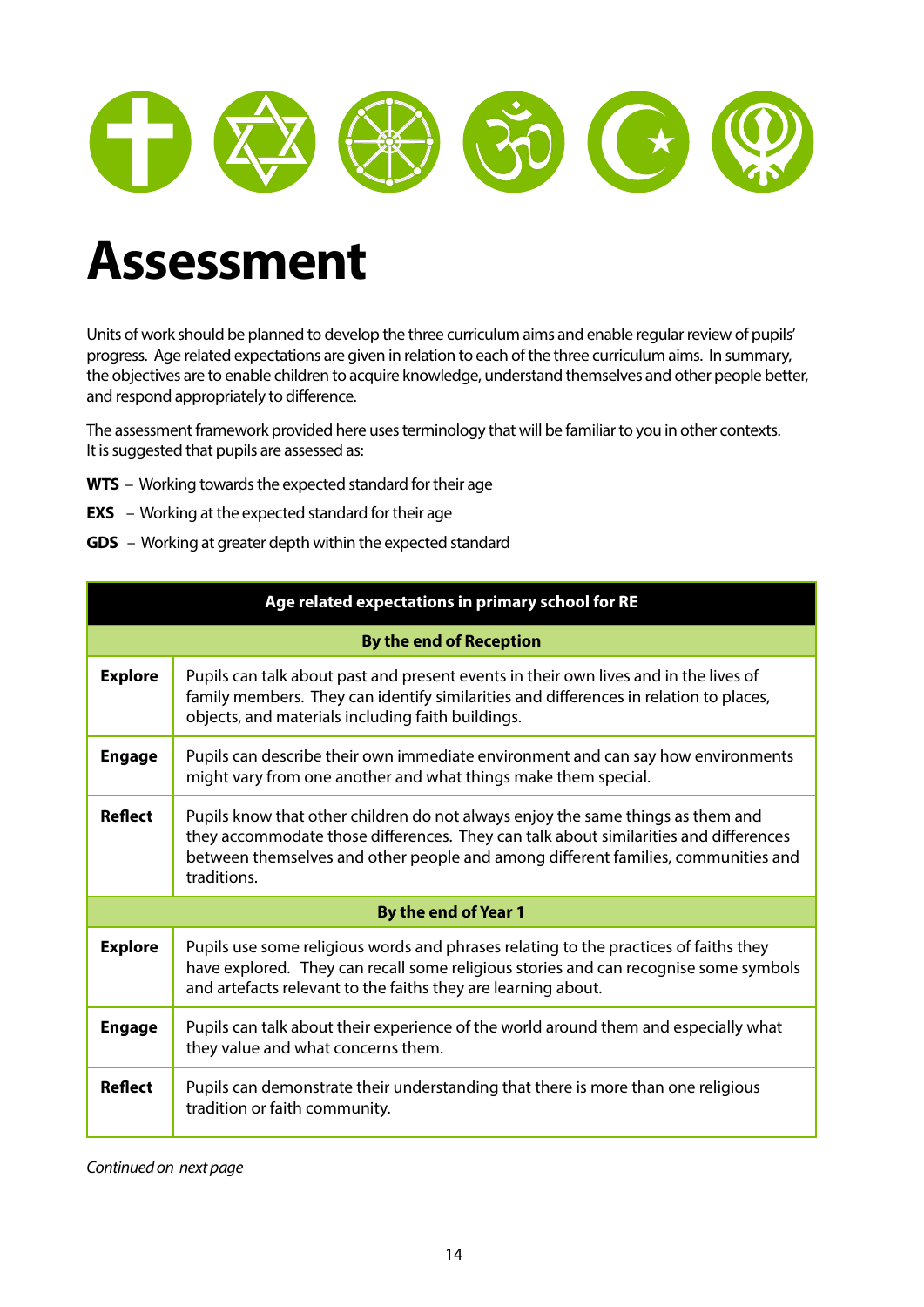|                | Age related expectations in primary school for RE continued                                                                                                                                                                                                                                                                                                                            |
|----------------|----------------------------------------------------------------------------------------------------------------------------------------------------------------------------------------------------------------------------------------------------------------------------------------------------------------------------------------------------------------------------------------|
|                | By the end of year 2                                                                                                                                                                                                                                                                                                                                                                   |
| <b>Explore</b> | Pupils use religious words and phrases to identify some features of religion and its<br>importance to some people. They begin to show awareness of the similarities in<br>religions including key questions raised by believers. They can talk about how religion<br>is expressed in different ways and can explain the meanings of some religious symbols<br>and rituals.             |
| <b>Engage</b>  | Pupils have an awareness of some of the questions that cause people to wonder and<br>are difficult to answer. They can express and discuss ideas about right and wrong.                                                                                                                                                                                                                |
| <b>Reflect</b> | Pupils can identify more than one religious tradition or faith community and can<br>describe some of the distinctive features of those traditions or communities.                                                                                                                                                                                                                      |
|                | By the end of year 3                                                                                                                                                                                                                                                                                                                                                                   |
| <b>Explore</b> | Pupils demonstrate their developing religious vocabulary in describing some key<br>features of some religions and identifying their differences. They can make links<br>between beliefs, practices and sources, including religious stories and texts. They<br>begin to identify the impact religion has on believers' lives. They can describe some<br>forms of religious expression. |
| <b>Engage</b>  | Pupils learn to ask important questions about values, commitments and beliefs,<br>making links between their own and others' responses, attitudes and behaviour.                                                                                                                                                                                                                       |
| <b>Reflect</b> | Pupils can identify and distinguish between the faiths being explored and can<br>express some awareness of their identity within or outside these faiths. They show an<br>understanding of the implications of living in a diverse society.                                                                                                                                            |
|                | By the end of year 4                                                                                                                                                                                                                                                                                                                                                                   |
| <b>Explore</b> | Pupils use their expanding religious vocabulary to describe and show understanding<br>of sources, practices, beliefs, ideas and experience. They can describe some of the<br>differences and similarities both within and between religions. They can talk about<br>the impact of religion on people's lives and can explain the meanings of some forms of<br>religious expression.    |
| <b>Engage</b>  | Pupils discuss fundamental questions about identity and belonging, about meaning<br>and purpose in life, about values and commitment. They can recognise the<br>implications and consequences attaching to making choices between right and wrong.                                                                                                                                     |
| <b>Reflect</b> | Pupils can apply their ideas about identity and commitment to their own and other<br>people's lives. They can say who and what influences and inspires them and can give<br>reasons for their ideas. They can discuss their experience of living alongside people<br>who have a different faith or point of view.                                                                      |

Continued on next page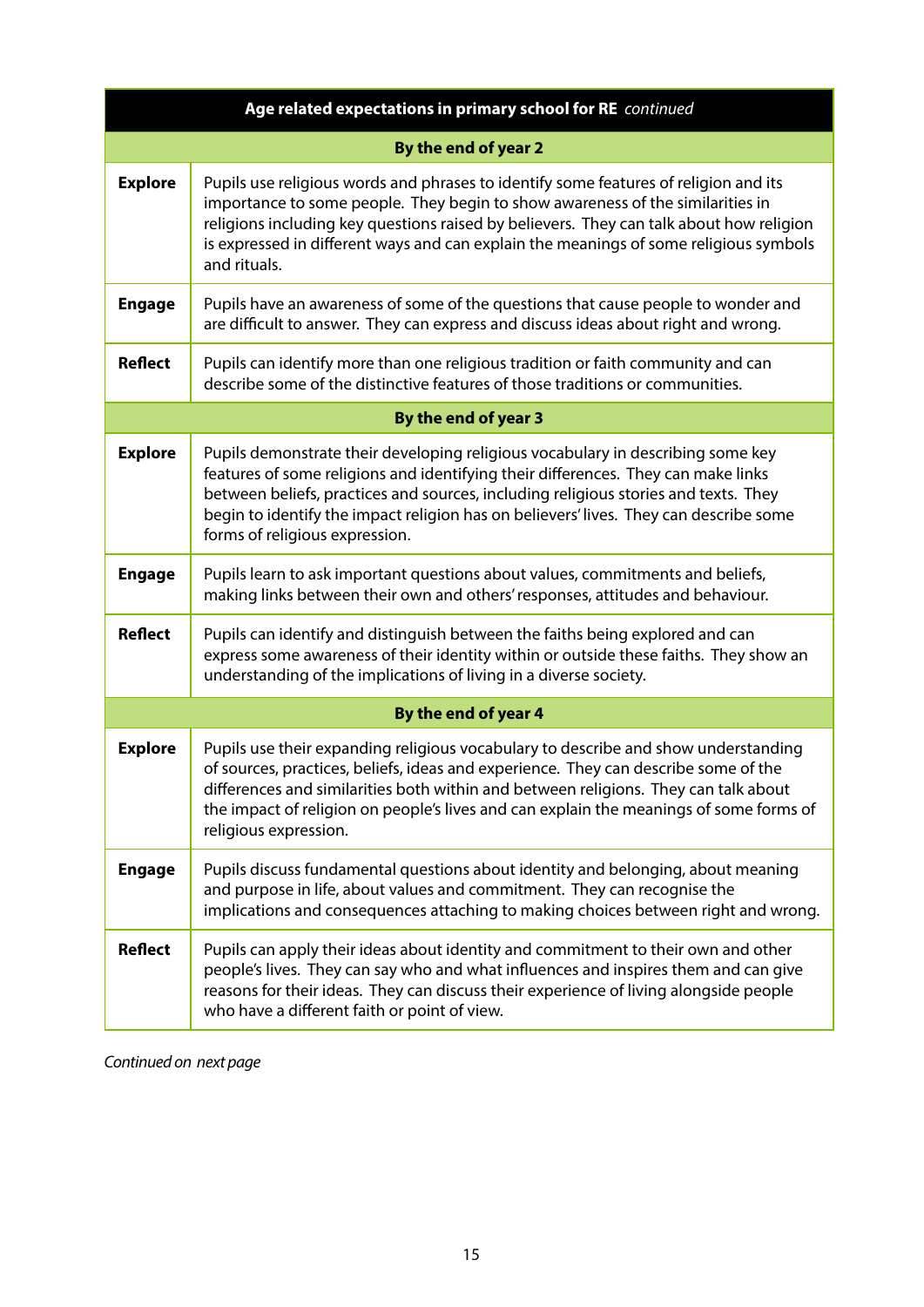|                | Age related expectations in primary school for RE continued                                                                                                                                                                                                                                                                                                                                                        |
|----------------|--------------------------------------------------------------------------------------------------------------------------------------------------------------------------------------------------------------------------------------------------------------------------------------------------------------------------------------------------------------------------------------------------------------------|
|                | By the end of year 5                                                                                                                                                                                                                                                                                                                                                                                               |
| <b>Explore</b> | Pupils use their widening religious vocabulary to explain the impact of beliefs on<br>individuals and communities. They show an understanding of why people belong to<br>religions and are able to describe similarities and differences and how these illustrate<br>distinctive beliefs within and between religions. They can explain how religious<br>sources are used to provide answers to ethical questions. |
| <b>Engage</b>  | Pupils raise and respond to fundamental questions of identity, belonging, meaning, purpose,<br>truth, values and commitments. They can relate these to their own experience and to the<br>experience of others and can make a clear connection between their point of view and their<br>actions.                                                                                                                   |
| <b>Reflect</b> | Pupils can explain what influences and inspires them. They can talk about the<br>opportunities and challenges that arise from individual and group commitments in<br>a diverse world. They can talk about the implications for themselves and other<br>people of holding particular beliefs and values.                                                                                                            |
|                | By the end of year 6                                                                                                                                                                                                                                                                                                                                                                                               |
| <b>Explore</b> | Pupils use religious and philosophical vocabulary to give informed accounts of<br>religions and beliefs. They interpret sources and arguments, explaining the reasons<br>that are used in different ways by different traditions to provide answers to ethical<br>issues. They interpret the significance of different forms of religious, spiritual and moral<br>expression.                                      |
| <b>Engage</b>  | Pupils use reasoning and examples to explore the relationship between beliefs,<br>teachings and world issues. They express insights into their own and others' views on<br>fundamental questions of identity and belonging, meaning, purpose and truth.                                                                                                                                                            |
| <b>Reflect</b> | Focusing on values and commitments, pupils consider their own responses to the<br>opportunities and challenges of living in a diverse world whilst taking account of the<br>views and experiences of others. They are able to talk about examples of religious<br>cooperation, and why this is sometimes difficult.                                                                                                |
|                | <b>By the end of Key Stage 3</b>                                                                                                                                                                                                                                                                                                                                                                                   |
| <b>Explore</b> | Using a wide religious and philosophical vocabulary, pupils demonstrate a coherent<br>understanding of a range of religions and beliefs by analysing issues in a faith context.<br>They can describe the influence of history and culture on aspects of religious life and<br>practice. They use a variety of sources, evidence and forms of expression in their study<br>of religion, spirituality and ethics.    |
| <b>Engage</b>  | Pupils identify and express their responses to fundamental questions of meaning,<br>purpose, truth and ethics. They can express a clear sense of their own identity.                                                                                                                                                                                                                                               |
| <b>Reflect</b> | Pupils are able to evaluate and understand human relationships, belonging, identity,<br>social values and commitments appropriate to living well in a diverse world in the<br>context of religious and other views. They can identify opportunities and successes for<br>positive interfaith collaboration and also examples of prejudice and discrimination on<br>religious grounds and its impact.               |

Continued on next page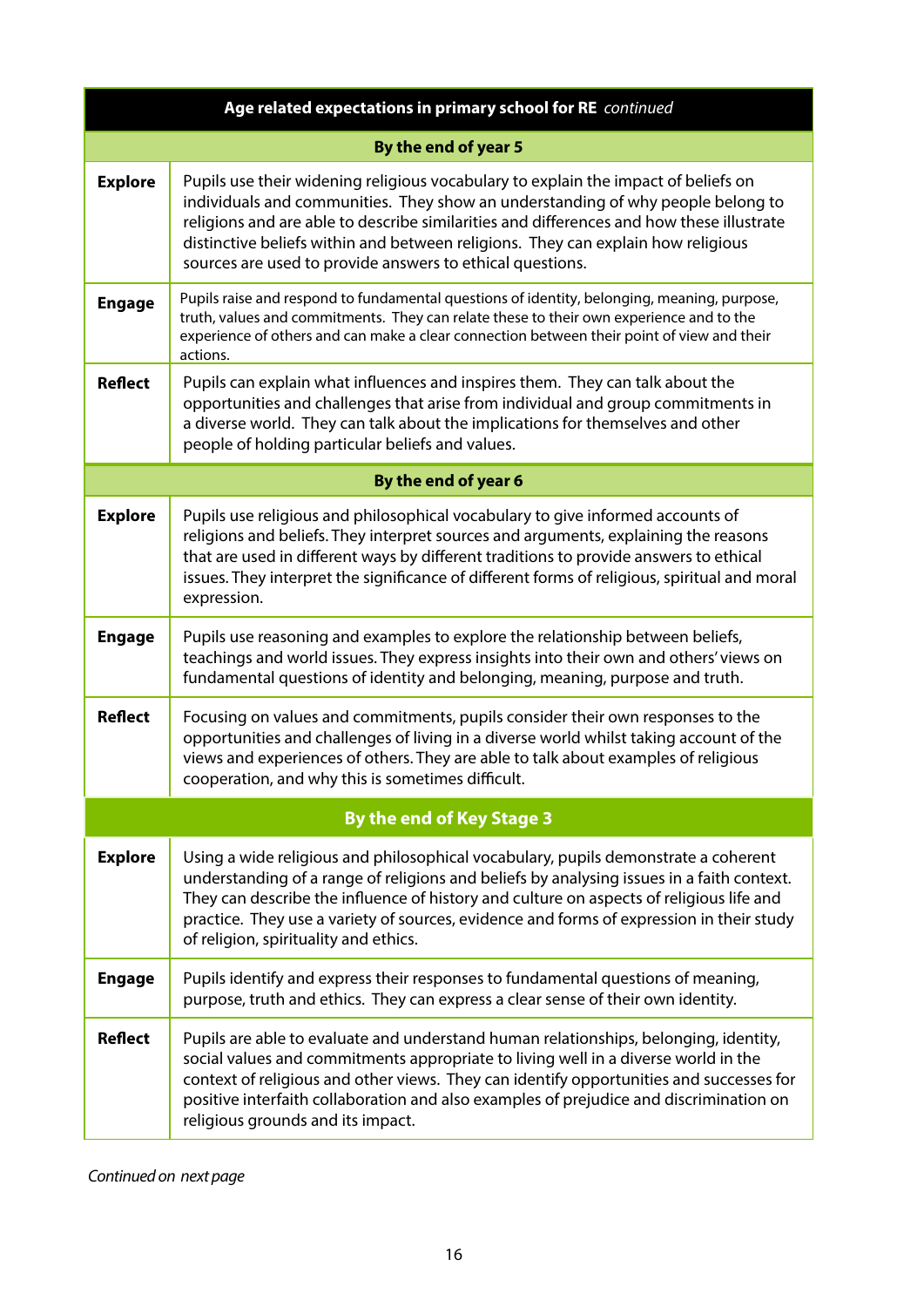|                | Age related expectations in primary school for RE continued                                                                                                                                                                                                                                                                                                                                                                                                                                                                                    |  |  |  |
|----------------|------------------------------------------------------------------------------------------------------------------------------------------------------------------------------------------------------------------------------------------------------------------------------------------------------------------------------------------------------------------------------------------------------------------------------------------------------------------------------------------------------------------------------------------------|--|--|--|
|                | <b>By the end of Key Stage 4</b>                                                                                                                                                                                                                                                                                                                                                                                                                                                                                                               |  |  |  |
| <b>Explore</b> | Using a comprehensive religious and philosophical vocabulary, pupils are able to<br>analyse a range of religions and beliefs. They can contextualise interpretations of<br>religion with reference to historical, cultural, social and philosophical ideas. They can<br>evaluate the impact of religions and beliefs on a range of communities and societies.<br>They can analyse different interpretations of religious, spiritual and moral sources<br>using some of the key methods by which religion, spirituality and ethics are studied. |  |  |  |
| <b>Engage</b>  | Pupils can analyse a wide range of viewpoints on fundamental questions of identity,<br>belonging, meaning, purpose, truth, values and commitments and can express and<br>explain their personal standpoints.                                                                                                                                                                                                                                                                                                                                   |  |  |  |
| <b>Reflect</b> | Pupils can synthesise the evidence, arguments and reflections on the challenges<br>presented by living in a diverse world. They can discuss cogently the strategies needed<br>to live well in a pluralistic society exploring what is needed to counteract prejudice,<br>discrimination and bias. They can critically evaluate their own and others' perspectives.                                                                                                                                                                             |  |  |  |
|                | <b>By the end of Key Stage 5</b>                                                                                                                                                                                                                                                                                                                                                                                                                                                                                                               |  |  |  |
| <b>Explore</b> | Using a complex religious, moral and philosophical vocabulary, pupils are able to<br>provide a consistent and detailed analysis of religions and beliefs. They demonstrate<br>an understanding of how the impact of religions and beliefs on different communities<br>and societies has changed over time. They can explain how religious, spiritual and<br>moral sources are interpreted and can evaluate the principal methods by which<br>religion, spirituality and ethics are studied.                                                    |  |  |  |
| <b>Engage</b>  | Pupils are able to conduct an in depth analysis of a wide range of perspectives<br>on questions of identify and belonging, meaning, purpose, truth, values and<br>commitments and can relate this to themselves and others.                                                                                                                                                                                                                                                                                                                    |  |  |  |
| <b>Reflect</b> | Pupils can evaluate in depth the significance of religious diversity in a pluralistic<br>society. They can provide well informed and highly structured and reasoned insights<br>into their own and others' views and perspectives on religious and spiritual issues<br>raised by living in a diverse world and are able to draw balanced and evidenced                                                                                                                                                                                         |  |  |  |

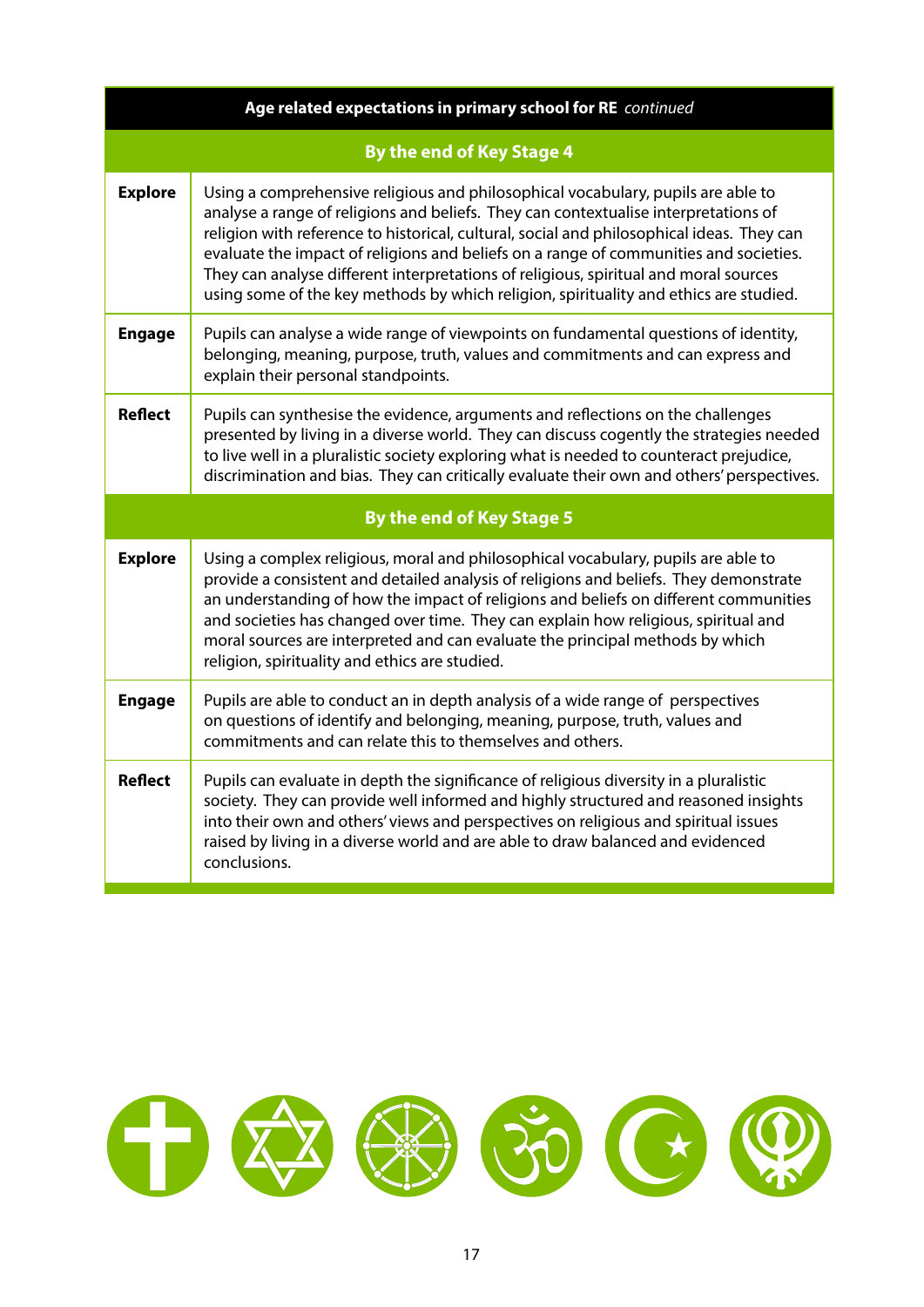## **Appendix 1: Outline syllabus**

|                 | <b>Christianity</b>                                                                                                                                                                                                                           | <b>Judaism</b>                                                                                                                                                                                                                                                                                                                                                            | <b>Islam</b>                                                                                                                                                         | <b>Hinduism</b>                                                                                                                                                                                                                                                                                                |
|-----------------|-----------------------------------------------------------------------------------------------------------------------------------------------------------------------------------------------------------------------------------------------|---------------------------------------------------------------------------------------------------------------------------------------------------------------------------------------------------------------------------------------------------------------------------------------------------------------------------------------------------------------------------|----------------------------------------------------------------------------------------------------------------------------------------------------------------------|----------------------------------------------------------------------------------------------------------------------------------------------------------------------------------------------------------------------------------------------------------------------------------------------------------------|
| <b>Origins</b>  | Where, when, who                                                                                                                                                                                                                              | Where, when, who                                                                                                                                                                                                                                                                                                                                                          | Where, when, who                                                                                                                                                     | Where, when, who                                                                                                                                                                                                                                                                                               |
| <b>Narative</b> | Christ's life based on<br>the New Testament<br>four Gospels and<br>encompassing:<br>• Birth of Christ<br>• Baptism<br>• Temptation<br>• Choosing the disciples<br>• Ministry<br>• Entry into Jerusalem,<br>Passion, Death and<br>Resurrection | <b>Old Testament Stories</b><br>from the Torah<br>$\boldsymbol{\cdot}$ The Creation to the<br>death of Moses<br>• Key other stories<br>linked to Festivals.<br>• The years in the desert<br>- The Promised Land<br>• The story of Ruth -<br>linked to Shavuot<br>• The story of Judah the<br>Maccabee, linked to<br>Chanukah<br>• The story of Esther,<br>linked to Purim | Muhammed's life<br>including:<br>• His receipt of the<br>Qur'an, Persecution<br>and the flight to<br>Medina<br>• Muhammed's return<br>to Mecca                       | • The Creation of the<br>World<br>• The story of Vishnu<br>and Lakshmi<br>• The Bhagavad Gita<br>v the story of the<br>God, Krishna and the<br>warrior, Arjuna<br>• The Mahabharata<br>- the story of the<br>Pandavas and the<br>Kauravas<br>• The Ramayan - the<br>story of Prince Rama,<br>Sita and Lakshman |
| Principal       | Texts:                                                                                                                                                                                                                                        | Texts:                                                                                                                                                                                                                                                                                                                                                                    | Text:                                                                                                                                                                | Texts:                                                                                                                                                                                                                                                                                                         |
| <b>beliefs</b>  | Old Testament<br>New Testament                                                                                                                                                                                                                | Old Testament - first<br>five books [Torah]<br>The Talmud                                                                                                                                                                                                                                                                                                                 | The Qur'an                                                                                                                                                           | The Bhagavad Gita<br>The Mahabharata<br>The Ramayana                                                                                                                                                                                                                                                           |
|                 | Christ as "teacher"<br>including teaching<br>in relation to the 10<br>commandments<br>Parables as lessons for<br>living                                                                                                                       | The Shema<br>The 10 Commandments<br>The 613 mitzvah [not to<br>know but to be aware]                                                                                                                                                                                                                                                                                      | The Five Pillars:<br>• The Profession of faith<br>[Shahadah]<br>• The worship of Allah<br>[Salah]<br>• Almsgiving [Zakah]<br>• Fasting (Sawm]<br>· Pilgrimage [Hajj] |                                                                                                                                                                                                                                                                                                                |
|                 | Christ as "Saviour"<br>Christ as "Messiah"<br>including Miracles and<br>their significance<br>The meaning of the<br>Crucifixion<br>The meaning of the<br>Resurrection<br>The meaning of<br>Pentecost                                          | Beliefs about the<br>"Messiah" and the<br>kingdom that the<br>Messiah will establish                                                                                                                                                                                                                                                                                      | Muhammed as the "last"<br>prophet                                                                                                                                    |                                                                                                                                                                                                                                                                                                                |
|                 | The nature of God<br>God's relationship with<br>man<br>The Trinity                                                                                                                                                                            | The nature of God<br>God's relationship with<br>man<br>"Oneness"                                                                                                                                                                                                                                                                                                          | The nature of God<br>God's relationship with<br>man<br>"Oneness"<br>The names of Allah                                                                               | The nature of God<br>Brahman, the<br>Supreme Spirit<br>The Trimurti - Brahma,<br>Vishnu, Shiva                                                                                                                                                                                                                 |
|                 | The nature of man<br><b>Body and Soul</b><br>Life after death                                                                                                                                                                                 | The nature of man<br><b>Body and Soul</b><br>Life after death                                                                                                                                                                                                                                                                                                             | The nature of man<br><b>Body and Soul</b><br>Life after death                                                                                                        | The nature of man<br>Atman – the soul<br>The divine spark<br>Avatars                                                                                                                                                                                                                                           |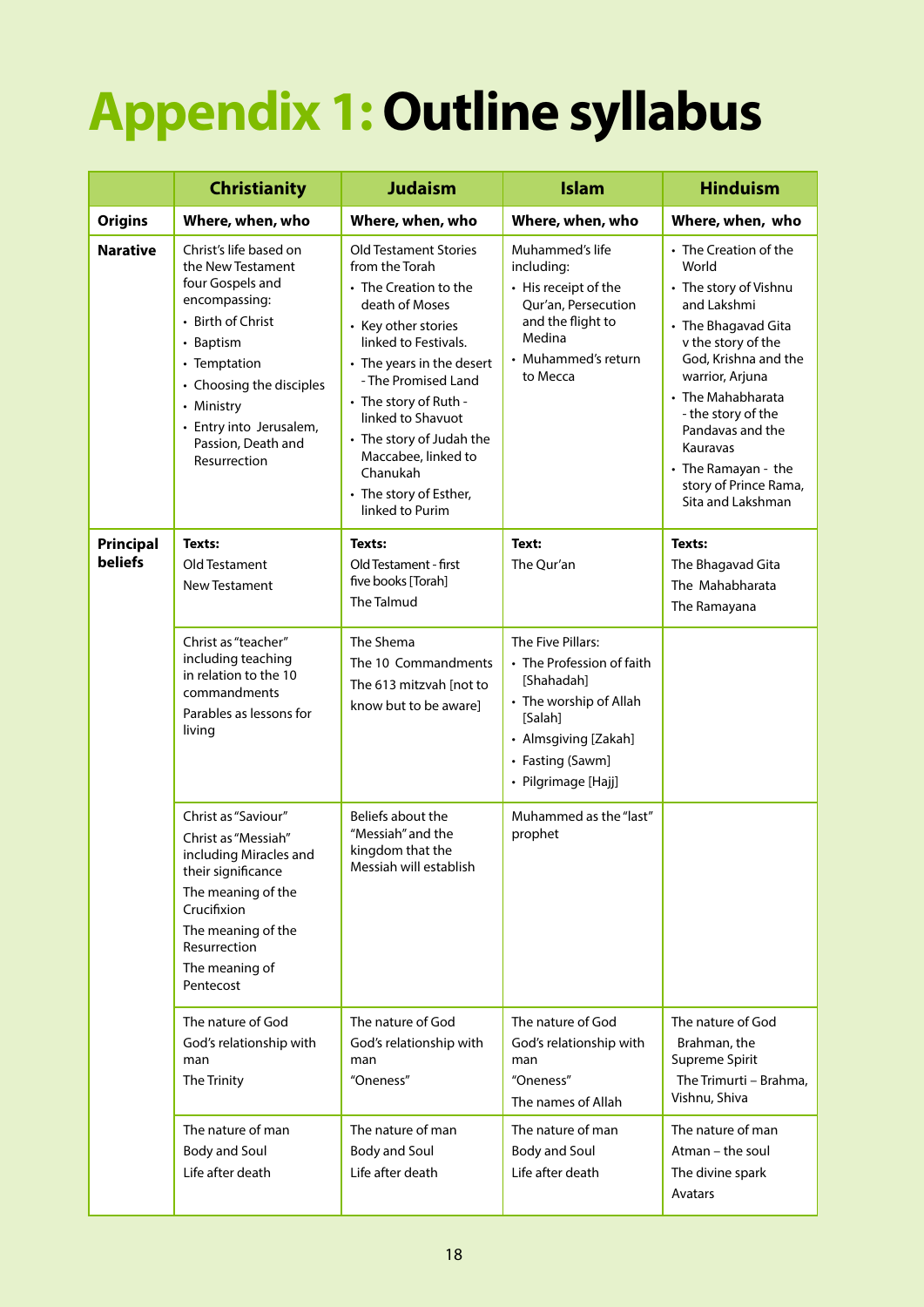|                                       | <b>Christianity</b>                                                                                                                                                                                                                                                                                                                                                                                                             | <b>Judaism</b>                                                                                                                                                                                                                                                                                                  | <b>Islam</b>                                                                                                                                                                                                                                                                                                                                                                                 | <b>Hinduism</b>                                                                                                                                                                                                                                                                                                                                                                                                              |
|---------------------------------------|---------------------------------------------------------------------------------------------------------------------------------------------------------------------------------------------------------------------------------------------------------------------------------------------------------------------------------------------------------------------------------------------------------------------------------|-----------------------------------------------------------------------------------------------------------------------------------------------------------------------------------------------------------------------------------------------------------------------------------------------------------------|----------------------------------------------------------------------------------------------------------------------------------------------------------------------------------------------------------------------------------------------------------------------------------------------------------------------------------------------------------------------------------------------|------------------------------------------------------------------------------------------------------------------------------------------------------------------------------------------------------------------------------------------------------------------------------------------------------------------------------------------------------------------------------------------------------------------------------|
| <b>Origins</b>                        | Where, when, who                                                                                                                                                                                                                                                                                                                                                                                                                | Where, when, who                                                                                                                                                                                                                                                                                                | Where, when, who                                                                                                                                                                                                                                                                                                                                                                             | Where, when, who                                                                                                                                                                                                                                                                                                                                                                                                             |
| <b>The</b><br>calendar                | The Christian Year and its<br>festivals encompassing:<br>• Advent<br>• Christmas<br>$\cdot$ Lent<br>• Holy Week<br>• Easter Pentecost                                                                                                                                                                                                                                                                                           | The Jewish Year and its<br>festivals encompassing:<br>• Rosh Hashana - the<br>New Year<br>• Yom Kippur - The Day<br>of Atonement<br>• Succot - Tabernacles<br>• Chanukah<br>• Purim<br>• Pesach - Passover<br>• Shavuot                                                                                         | The Muslim Year and its<br>festivals encompassing:<br>• Ramadan<br>• Eid-ul-Fitr<br>· Eid-ul-Adha Ilinks<br>back to the story of<br>Abraham]                                                                                                                                                                                                                                                 | The Hindu year<br>and its festivals<br>encompassing:<br>• Holi<br>• Divali<br>• Navaratri                                                                                                                                                                                                                                                                                                                                    |
| People,<br>places<br>and<br>practices | Christian prayer and<br>worship including:<br>• Places of worship<br>Teachers/leaders<br>• Types of prayer/<br><b>Principal Prayers</b><br>eg The Jesus Prayer,<br>The Lord's Prayer, The<br>Nicene Creed, The<br><b>Apostles Creed</b><br>• Fasting<br>• Almsgiving<br>• Pilgrimage [link to Holy<br>Places]<br>• Services and<br>Sacraments to include<br>as a minimum Mass,<br>Baptism, Communion,<br>Confirmation, Marriage | Jewish prayer and<br>worship including:<br>• Places of worship<br>Teachers/leaders<br>• Types of prayer/<br>Principal prayers<br>• Daily prayer<br>• The Shabbat -<br>Kiddush.<br>• Havdalah<br>• Jerusalem, the Holy<br>City<br>• Dietary practices<br>• Modes of dress<br>• Bar Mitzvah<br>• Marriage         | Muslim prayer and<br>worship including:<br>• Places of worship<br>Teachers/leaders<br>• The Statement of faith<br>- the Shahadah<br>• Prayer - ritual prayers<br>[Salah]<br>• Friday prayer<br>• Preparing for prayer -<br>cleansing<br>• Almsgiving [Zakah<br>and Sadaqah]<br>• Fasting [Sawm]<br>Pilgrimage [link to<br>Holy places]<br>• The naming ceremony<br>[Bismillah]<br>• Marriage | Hindu prayer and<br>worship including:<br>• Group worship:<br>Bhakti [devotion]<br>Puja - Havan, Arti,<br>Bhajan<br>• Worship at home<br>$\cdot$ The shrine<br>• The 5 daily duties<br>• Daily prayer<br>• Mantra<br>• The Sacred Syllable<br>• Story telling<br>• Cleansing<br>• Dietary practices<br>• Fasting<br>• Pilgrimage [link to<br>Holy places]<br>• Name giving<br>Upanayana [the<br>sacred thread]<br>• Marriage |
| <b>Artefacts</b><br>and<br>symbols    | • The Altar<br>• The Tabernacle<br>• The Chalice<br>• Incense<br>• The Monstrance<br>• Rosary/Prayer Rope<br>• Bread and Wine<br>• Candles<br>• The Dove<br>• The Cross<br>• The Fish<br>• The Christingle<br>• Alpha and Omega                                                                                                                                                                                                 | • The Ark<br>• The Bimah<br>• The Star of David<br>• The prayer shawl<br>• The skull cap<br>• The Phylacteries<br>• The Mezuzah<br>• The Shofar<br>• Matzah<br>• Bitter herbs [Maror]<br>• Green vegetable<br>[Karpas]<br>• Haroset<br>• Wine<br>• Candles<br>• The spice box<br>• The Menorah<br>• The Dreydel | • The prayer mat<br>• Eid cards<br>• The rosary                                                                                                                                                                                                                                                                                                                                              | • Shrines<br>• Cows<br>• The sacred syllable<br>• Prashad<br>• Havan<br>• Candles<br>• Fire<br>• Mandala<br>• Coloured powder<br>• The sacred thread<br>$\cdot$ The Tilak                                                                                                                                                                                                                                                    |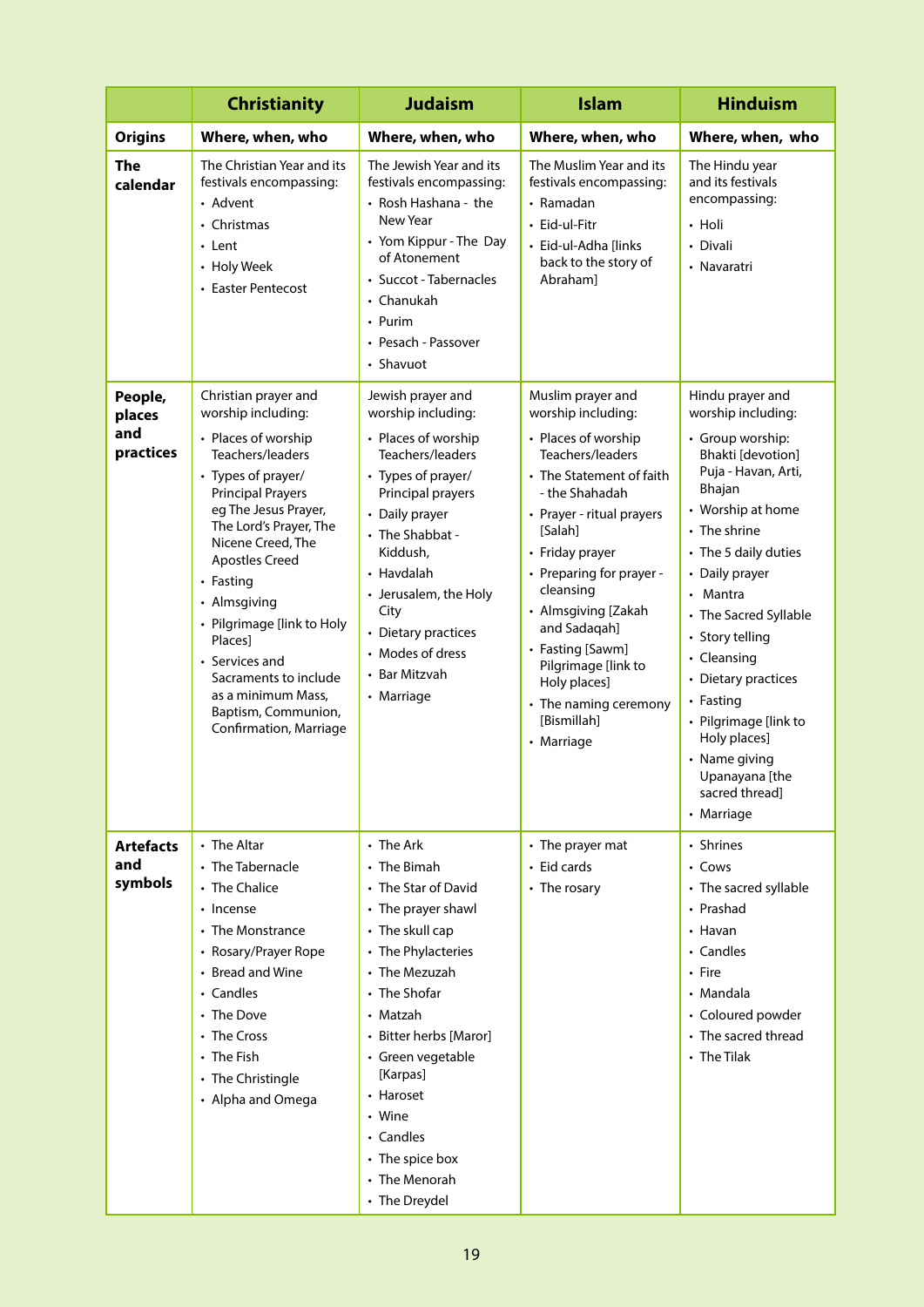# **Appendix 2: Suggested programmes of study Appendix 2: Suggested programmes of study**

They should be regarded as suggestions only. Schools are free to devise their own programmes of study provided that they cover all the elements outlined above. They should be regarded as suggestions only. Schools are free to devise their own programmes of study provided that they cover all the elements outlined above. These programmes of study have been taken from the 2011 Gateshead Agreed Syllabus. They have been included because some teachers found them helpful. These programmes of study have been taken from the 2011 Gateshead Agreed Syllabus. They have been included because some teachers found them helpful.

| <b>Key questions</b>                                               | Learning about CHRISTIANITY                                                                                                                                                                                                                                                                                                                | Learning about JUDAISM                                                                                                                          | Links to SOW |
|--------------------------------------------------------------------|--------------------------------------------------------------------------------------------------------------------------------------------------------------------------------------------------------------------------------------------------------------------------------------------------------------------------------------------|-------------------------------------------------------------------------------------------------------------------------------------------------|--------------|
| What do followers of this<br>religion believe?                     | God, using Old and New Testament sources: creator, loving, caring, having<br>Jesus: birth, aspects life and teaching, effect on others then and now,<br>aspects of Easter<br>authority                                                                                                                                                     | God: stories from the Torah: creator,<br>loving, caring, having authority<br>Shema                                                              |              |
| important to followers of<br>Why are some people<br>this religion? | St Bede or another North Eastern saint*<br>The role of the minister/vicar etc                                                                                                                                                                                                                                                              | others: for example, Joseph and Ruth<br>Aspects of the life of Moses and<br>The role of the rabbi                                               |              |
| What does this religion<br>teach?                                  | The Bible: special book for Christians, source of authority, teaching and help,<br>Stories from the Old and New Testaments, for example Joseph, The Lost<br>love, caring, trust, forgiveness<br>Sheep*                                                                                                                                     | The Torah: rules, values and stories,<br>significance to Jewish people                                                                          |              |
| How do followers of this<br>religion worship?                      | Local Christian communities/religious buildings (church, chapel etc),<br>Church: its functions and features/Importance to Christians<br>Worship activities including praise and prayer                                                                                                                                                     | Synagogue: its functions and features;<br>importance to the Jewish community<br>Worship activities including prayer<br>Local Jewish communities |              |
| How do followers of this<br>religion live?                         | Becoming a 'follower of Christ' including baptism, being a disciple/follower<br>love, care, forgiveness and honesty, valuing<br>Jesus' teachings: two great commandments, other' rules' for living<br>Lives of some Christians: famous and local<br>Christian attitudes and values:<br>self, others and the world<br>of Jesus<br>$\bullet$ | The significance of religious objects<br>such as mezuzah; tallit; kippah<br>Home and family life today                                          |              |
| followers of this religion<br>What occasions do<br>celebrate?      | Christmas, Easter, Harvest: symbols, customs and practice, significance for<br>Christians<br>$\bullet$                                                                                                                                                                                                                                     | Shabbat, Purim, Chanukah, Sukkot:<br>Symbols, customs and practice,<br>significance for Jewish people                                           |              |
|                                                                    |                                                                                                                                                                                                                                                                                                                                            |                                                                                                                                                 |              |

 $^*$  Schools are free to choose which stories and people they study in the light of available resources, taking account of continuity and progression through and across key stages

 $\ast$ 

Schools are free to choose which stories and people they study in the light of available resources, taking account of continuity and progression through and across key stages

20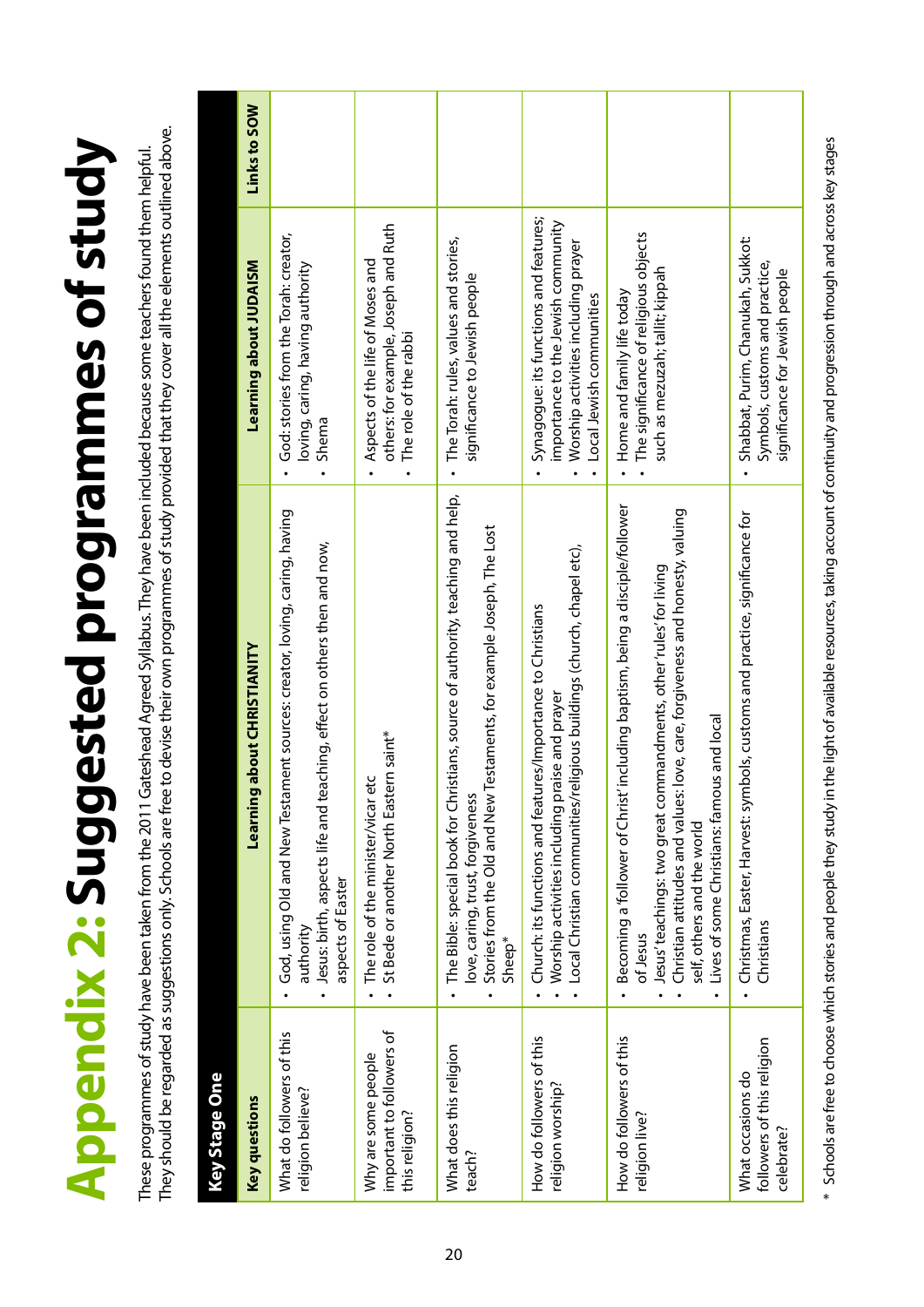| <b>Key questions</b>                                               | Learning about CHRISTIANITY                                                                                                                                                                                                                                                                                                                                                                                             | Learning about ISLAM                                                                                                                                                                         | Learning about HINDUISM                                                                                                                                                                        | Links to SOW |
|--------------------------------------------------------------------|-------------------------------------------------------------------------------------------------------------------------------------------------------------------------------------------------------------------------------------------------------------------------------------------------------------------------------------------------------------------------------------------------------------------------|----------------------------------------------------------------------------------------------------------------------------------------------------------------------------------------------|------------------------------------------------------------------------------------------------------------------------------------------------------------------------------------------------|--------------|
| What do followers of this<br>religion believe?                     | Jesus' birth, ministry, death, resurrection,<br>· Teachings and miracles of Jesus: Biblical<br>. Nature of God: as revealed in the Bible:<br>• God and creation: caring for the world<br>· God's relationship with humankind:<br>. The effect Jesus had on the people<br>· Incarnation, redemption, salvation<br>context; significance today<br>around him then and now<br>ascension, return<br>the Trinity<br>Covenant | • Nature of Allah through some of<br>- Belief in one true God (Allah)<br>- Beliefs about creation<br>the 99 names                                                                            | Ganesha, Lakshmi, Hanuman, Kali,<br>Hindu deities: e.g Rama, Krishna,<br>· Trimurti: Vishnu, Shiva, Brahma<br>Durga: characteristics of God;<br>Aum symbol<br>Creation<br>$\ddot{\phantom{0}}$ |              |
| important to followers of<br>Why are some people<br>this religion? | n saint*<br>I and<br>. Lives of great Christians: St Pau<br>St Cuthbert or another norther<br>Discipleship: the first disciples<br>others*                                                                                                                                                                                                                                                                              | • Aspects of the life of Muhammad,<br>· Ibrahim, Musa, Dawud<br>. The role of the imam<br>prophet of Allah                                                                                   | . MK Gandhi<br>· Avatar                                                                                                                                                                        |              |
| What does this religion<br>teach?                                  | evers; the<br>. The Bible: origin, structure, content and<br>significance of some of its messages for<br>. Importance of the Bible for beli<br>today<br>use                                                                                                                                                                                                                                                             | • Qur'an: revealed to Muhammad;<br>treated; source of authority and<br>importance; how it is used and<br>. Words and meaning of some<br>portions of the Qur'an<br>The 'Shahadah'<br>teaching | Stories: insights and teachings<br>Ramayana<br>Purana<br>$\bullet$                                                                                                                             |              |
| How do followers of this<br>religion worship?                      | significance for those who attend; how it<br>(worship, prayer, ritual and ceremony)<br>expressed in different traditions and<br>- Local Christian place of worship: its<br>. Aspects of Christian community<br>'Church' as a body of believers<br>parts of the world.<br>is used                                                                                                                                        | • Mosque: its functions and features;<br>• Worship activities including wudu<br>importance to the Muslim<br>community<br>and prayer                                                          | • Mandir: its functions and features;<br>importance to the Hindu<br>• Worship activities: puja<br>community                                                                                    |              |
|                                                                    | Schools are free to choose which stories and people they ctudy in the light of available resources taking are from invasion through and across hearts are                                                                                                                                                                                                                                                               |                                                                                                                                                                                              |                                                                                                                                                                                                |              |

Schools are free to choose which stories and people they study in the light of available resources, taking account of continuity and progression through and across key stages \* Schools are free to choose which stories and people they study in the light of available resources, taking account of continuity and progression through and across key stages

# Continued on next page Continued on next page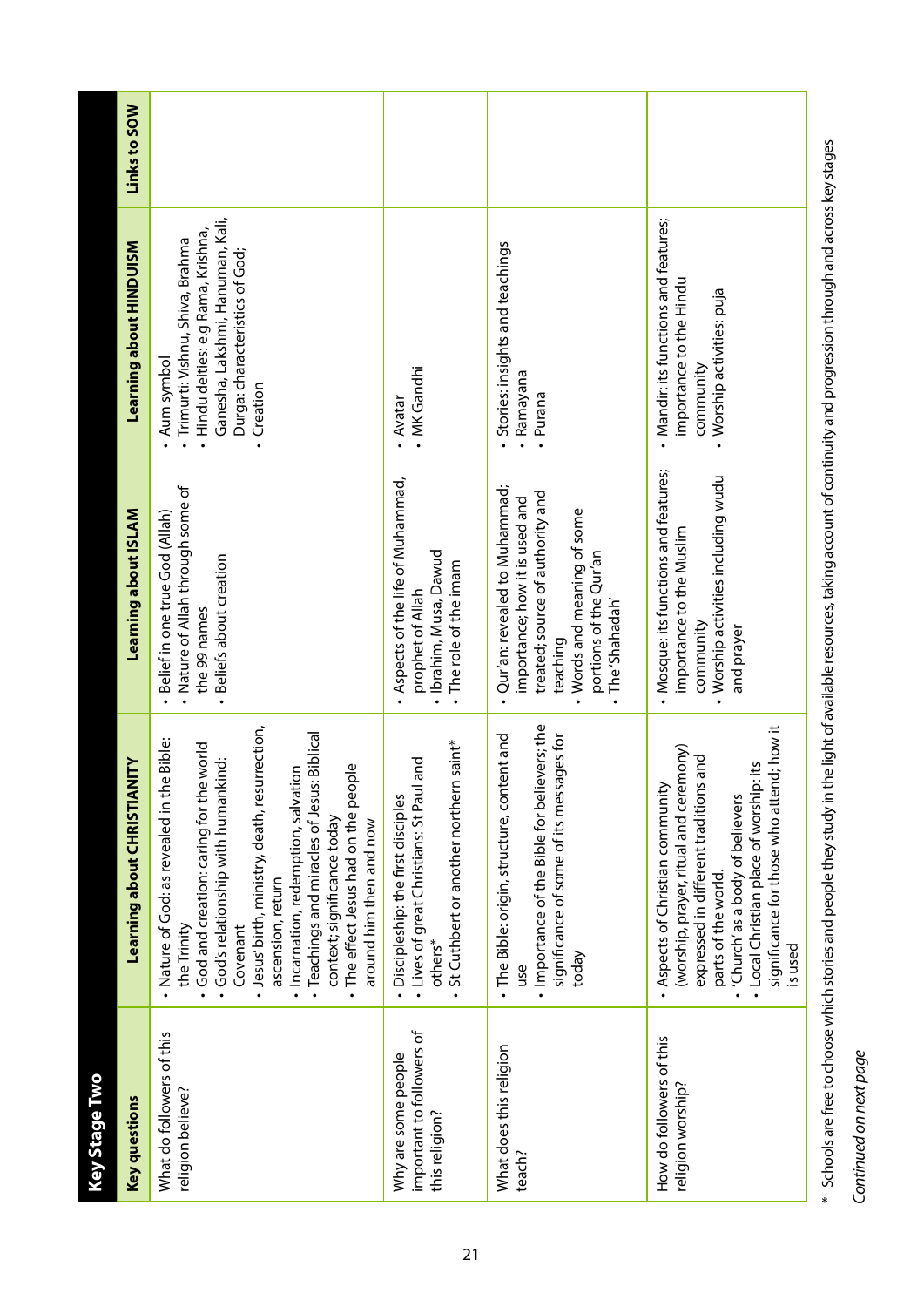| Ke <b>y Stage Two</b> continued                               |                                                                                                                                                                                                                                                                                                                                   |                                                                  |                                                                                                                                                                  |              |
|---------------------------------------------------------------|-----------------------------------------------------------------------------------------------------------------------------------------------------------------------------------------------------------------------------------------------------------------------------------------------------------------------------------|------------------------------------------------------------------|------------------------------------------------------------------------------------------------------------------------------------------------------------------|--------------|
| <b>Key questions</b>                                          | Learning about CHRISTIANITY                                                                                                                                                                                                                                                                                                       | Learning about ISLAM                                             | <b>Learning about HINDUISM</b>                                                                                                                                   | Links to SOW |
| How do followers of this<br>religion live?                    | Tutu, local minister, people known to the<br>baptism; confirmation; holy communion<br>· Guidance: commandments; beatitudes<br>· People inspired by God: e.g. Desmond<br>. Christian belief and practice across the<br>- Belonging and identity for Christians:<br>Pilgrimage: places; significance<br>worldwide Church<br>pupils* | · Local Muslim communities<br>· Family life<br>· Ramadan<br>ieH. | naming, sacred thread ceremony<br>· Values: respect; caring; ahimsa;<br>· Belonging and identify: birth,<br>· Family / home life<br>vegetarianism<br>· Samskaras |              |
| followers of this religion<br>What occasions do<br>celebrate? | • Harvest; Christmas; Easter; Pentecost;<br>Ascension: significance for Christians                                                                                                                                                                                                                                                | Eid-ul-Adha<br>Eid-ul-Fitr                                       | • Divali; Holi; Raksha Bandhan                                                                                                                                   |              |

\* Schools are free to choose which stories and people they study in the light of available resources, taking account of continuity and progression through and across key stages \* Schools are free to choose which stories and people they study in the light of available resources, taking account of continuity and progression through and across key stages

| Key Stage Three                                                                         |                                                                                                                                                                                                                                                                                                                                                                                                  |              |
|-----------------------------------------------------------------------------------------|--------------------------------------------------------------------------------------------------------------------------------------------------------------------------------------------------------------------------------------------------------------------------------------------------------------------------------------------------------------------------------------------------|--------------|
| <b>Key questions</b>                                                                    | <b>Content Focus</b>                                                                                                                                                                                                                                                                                                                                                                             | Links to SOW |
| Religious beliefs, fact or<br>fiction?                                                  | • How did the world begin? (Science and Religion)<br>• What is meant by the sanctity of life?<br>real?<br>• Who or what is God and is God<br>. How do we know what is true?<br>• Jesus - human and divine?<br>. Is death the end?                                                                                                                                                                |              |
| inspires others? Why? Who<br>Who Inspires us and who<br>sets a good example and<br>Why? | Desmond Tutu, Pope John Paul II, Basil Hume, Sister Winifred (Gateshead), Bono, James Mawdsley, Jackie Pullinger, Dalai<br>Lama, Aung San Suu Kyi, Chofetz Chaim (Rabbi Yisrael Meir HaCohen Kagan), Dr Judith Grunfeld, Gandhi, Malcolm X,<br>• Muhammad / Moses/The Ten Gurus/Gautama Buddha and, for example: Jonathan Edwards, Martin Luther King,<br>Nelson Mandela, Bob Geldof*<br>· Jesus |              |
|                                                                                         |                                                                                                                                                                                                                                                                                                                                                                                                  |              |

\* Schools are free to choose which stories and people they study in the light of available resources, taking account of continuity and progression through and across key stages  $^*$  Schools are free to choose which stories and people they study in the light of available resources, taking account of continuity and progression through and across key stages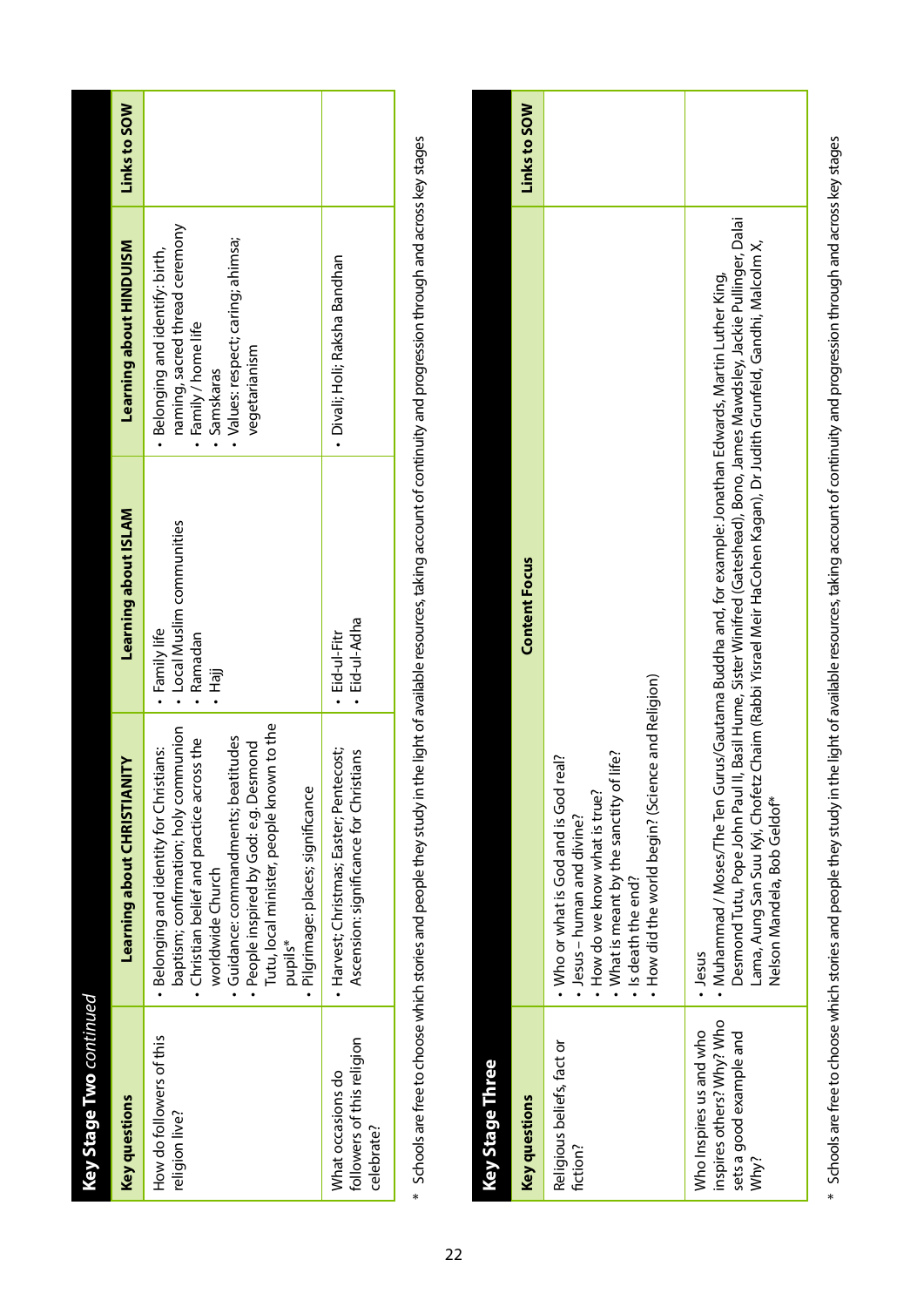| <b>Key Stage Three</b> continued                                                                              |                                                                                                                                                                                                                                                                                                                                                                                                                                                                                                                                                                                                                                              |                     |
|---------------------------------------------------------------------------------------------------------------|----------------------------------------------------------------------------------------------------------------------------------------------------------------------------------------------------------------------------------------------------------------------------------------------------------------------------------------------------------------------------------------------------------------------------------------------------------------------------------------------------------------------------------------------------------------------------------------------------------------------------------------------|---------------------|
| <b>Key questions</b>                                                                                          | Content focus                                                                                                                                                                                                                                                                                                                                                                                                                                                                                                                                                                                                                                | <b>Links to SOW</b> |
| Teachings - relevant today<br>A moral guide or a set of<br>Who decides and why?<br>or out of touch?<br>rules? | Talmud/Guru Granth Sahib/Buddha and Dhammapada<br>Bible: Old Testament, Commandments<br>codes<br>Jesus, Beatitudes, values/moral<br>The Church poverty/wealth<br>Crime and punishment<br>The Qur'an/the Tenakh<br>St Paul's Letters<br>Relationships                                                                                                                                                                                                                                                                                                                                                                                         |                     |
| What is it like to live the life<br>of a follower of a religion?                                              | - why is there so much pain caused by humanity? What part does religion play in local<br>Expressions of faith: what do people do? (e.g. worship, celebrations, art, music, dance, writings, community action)<br>Rites of Passage and marking birth, maturity, partnership and death<br>Christian/Muslim/Jew etc?<br>"God is one, but religions are many." Do you agree? Why?<br>What is the difference between a pilgrim and a tourist?<br>Service to God and service to others<br>Conflict: prejudice, persecution<br>How does a person become a<br>Growing up in Britain today<br>and world conflicts?<br>Community life<br>Relationships |                     |
| What is the meaning and<br>purpose of life?                                                                   | • Why and how should we respect and appreciate (physically and spiritually) ourselves, other people, living creatures and<br>come from? Where am I going? How should I live?<br>Why do people suffer? What is evil? How can it be reduced?<br>liation, forgiveness)<br>What is my life for? Where did I<br>Why forgive? (Conflict, reconcil<br>the world?                                                                                                                                                                                                                                                                                    |                     |
|                                                                                                               | Schools are free to choose which stories and people they study in the light of available resources, taking account of continuity and progression through and across key stages                                                                                                                                                                                                                                                                                                                                                                                                                                                               |                     |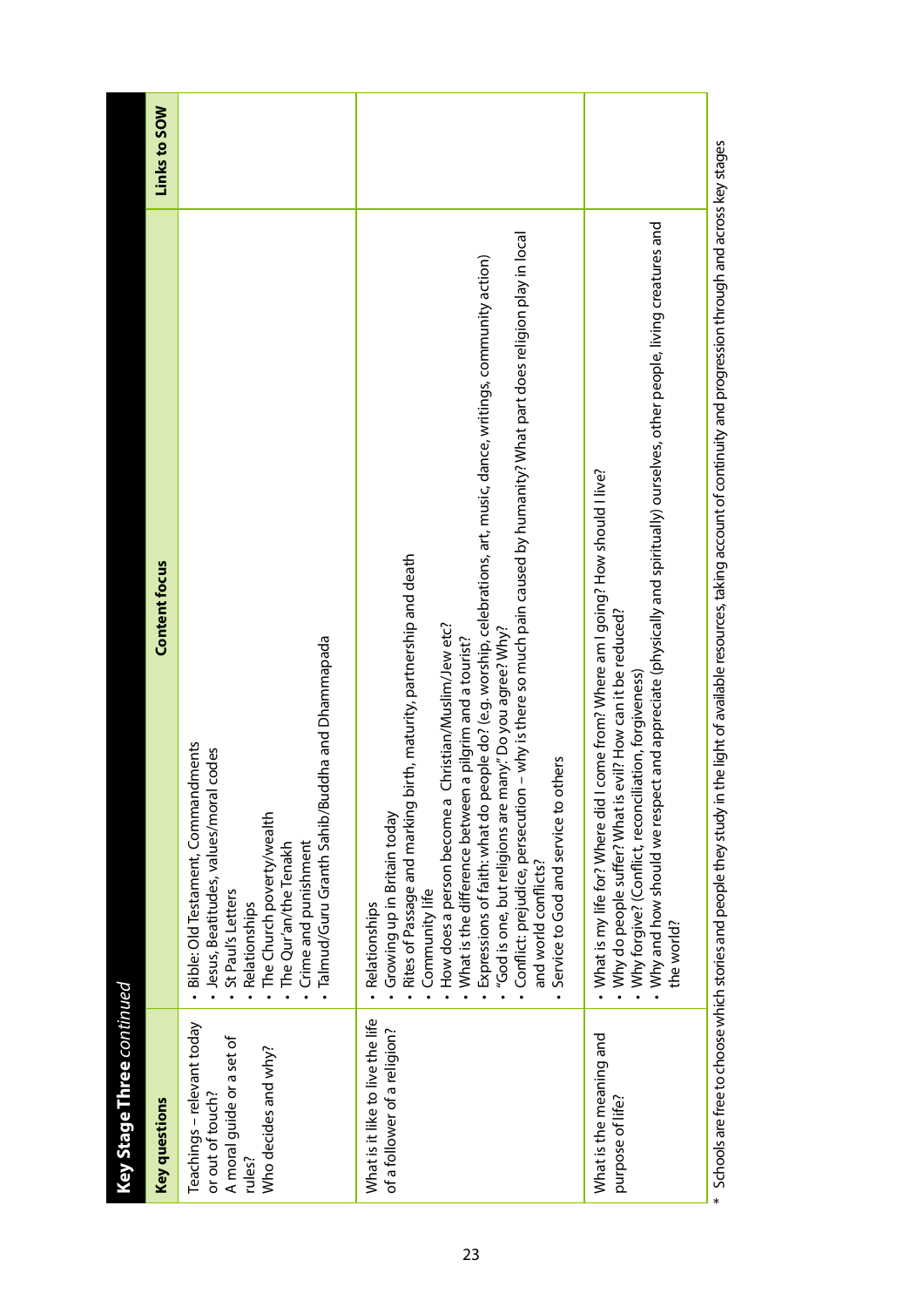| Underpinning the key questions                                  |                                                                                                                                                                                                                                                                                                                                                                              |                                                                                                                                                                                                                                                                                                                                                  |              |
|-----------------------------------------------------------------|------------------------------------------------------------------------------------------------------------------------------------------------------------------------------------------------------------------------------------------------------------------------------------------------------------------------------------------------------------------------------|--------------------------------------------------------------------------------------------------------------------------------------------------------------------------------------------------------------------------------------------------------------------------------------------------------------------------------------------------|--------------|
| Continuing with previous key<br>stages                          | about HINDUISM<br>Learning                                                                                                                                                                                                                                                                                                                                                   | Learning about ISLAM                                                                                                                                                                                                                                                                                                                             | Links to SOW |
| What do followers of this religion<br>believe?                  | iarma, samsara, moksha<br>· Beliefs and values expressed through deities<br>• Atman, seva, karma, dh<br>· Nature of God                                                                                                                                                                                                                                                      | · Day of Judgement, Ummah, Akhirah and Qadar<br>. Allah: what does the Qur'an say?<br>· Shahadah<br>· shirk'                                                                                                                                                                                                                                     |              |
| Why are some people important to<br>followers of this religion? | · Sri Ramakrishna<br>Gandhi                                                                                                                                                                                                                                                                                                                                                  | significance in Islam; exemplifying Islamic<br>· The life of Muhammad: historical context;<br>teaching                                                                                                                                                                                                                                           |              |
| What does this religion teach?                                  | • Hindu scriptures: Bhagavad Gita; Mahabharata; Vedas<br>. How scriptures are used<br>Accounts of creation<br>Teachings of Krishna                                                                                                                                                                                                                                           | Qur'an: revealing; how and why it is revered and<br>Significance of Hadith, Sirah and Sunnah<br>· Teachings found in Islam<br>used                                                                                                                                                                                                               |              |
| How do followers of this religion<br>worship?                   | Forms of worship: importance; home and mandir<br>• Mandir: features and functions; significance<br>. Puja                                                                                                                                                                                                                                                                    | • Mosque: features and functions; significance<br>· worship activities<br>Re-visit:                                                                                                                                                                                                                                                              |              |
| How do followers of this religion<br>live?                      | drug abuse; relationships; marriage and divorce; charity;<br>poverty; war; prejudice and discrimination; alcohol and<br>Values, attitudes and behaviour: environmental issues;<br>role of women; religious liberty<br>Being a Hindu in Britain today<br>Symbols of light and fire<br>• Values and attitudes<br>Community life<br>Birth, initiation<br>The gunas<br>$\bullet$ | issues; poverty; war; prejudice and discrimination;<br>alcohol and drug abuse; relationships; marriage<br>Values, attitudes and behaviour: environmental<br>and divorce; charity; role of women; religious<br>Being a Muslim in Britain today<br>Salah, Sawm, Zakah and Hajj<br>Family and community life<br>Differences within Islam<br>liberty |              |
| What do followers of this religion<br>celebrate?                | · Vasanta Panchami<br>Janamashtami<br>. Divali                                                                                                                                                                                                                                                                                                                               | • Muhammad's birthday<br>· Laylat al-qadr<br>Eid ul-Adha<br>- Eid ul-Fitr<br>· Al-Hira<br>$\bullet$                                                                                                                                                                                                                                              |              |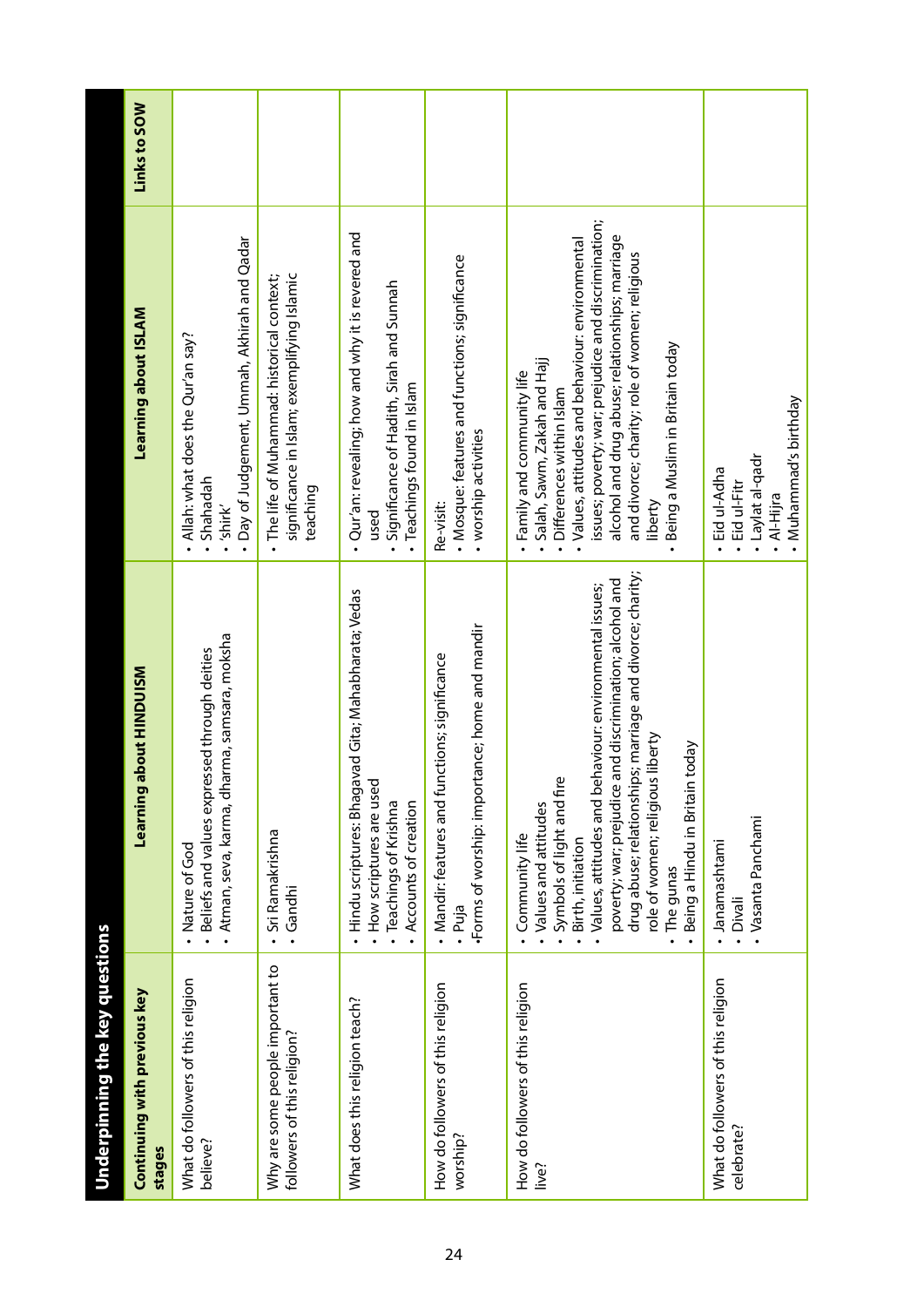| Underpinning the key questions ${\it continued}$                |                                                                                                                                                                                                                                                                                                                                                                                                                                                                         |                                                                                                                                                                                                                                                                                                                                                                                                |              |
|-----------------------------------------------------------------|-------------------------------------------------------------------------------------------------------------------------------------------------------------------------------------------------------------------------------------------------------------------------------------------------------------------------------------------------------------------------------------------------------------------------------------------------------------------------|------------------------------------------------------------------------------------------------------------------------------------------------------------------------------------------------------------------------------------------------------------------------------------------------------------------------------------------------------------------------------------------------|--------------|
| Continuing with previous key<br>stages                          | g about JUDAISM<br>Learning                                                                                                                                                                                                                                                                                                                                                                                                                                             | Learning about SIKHISM                                                                                                                                                                                                                                                                                                                                                                         | Links to SOW |
| What do followers of this religion<br>believe?                  | with God<br>God: what does the Torah say?<br>• Meaning of'struggling'<br>Shema                                                                                                                                                                                                                                                                                                                                                                                          | • Mool Mantar<br>$\frac{6}{3}$                                                                                                                                                                                                                                                                                                                                                                 |              |
| Why are some people important to<br>followers of this religion? | The Rabbi<br>Abraham<br>. Moses                                                                                                                                                                                                                                                                                                                                                                                                                                         | • The Ten Gurus: teachings and influence on Sikh life<br><b>• Guru Nanak</b>                                                                                                                                                                                                                                                                                                                   |              |
| What does this religion teach?                                  | · Torah, Tenakh and Tallmud: significance - how they are<br>teachings<br>used                                                                                                                                                                                                                                                                                                                                                                                           | • Guru Granth Sahib: significance; how it is used and<br>Stories about the Gurus and their teachings<br>revered; selected passages                                                                                                                                                                                                                                                             |              |
| How do followers of this religion<br>worship?                   | nd functions; significance<br>Synagogue: features a<br>• Worship activities                                                                                                                                                                                                                                                                                                                                                                                             | - Explore Sikh practices, including the wearing of<br>Gurdwara: features and functions; significance;<br>• Worship activities<br>the 5Ks                                                                                                                                                                                                                                                       |              |
| How do followers of this religion<br>live?                      | drug abuse; relationships; marriage and divorce; charity;<br>Halakhah: influence on everyday<br>poverty; war; prejudice and discrimination; alcohol and<br>Values, attitudes and behaviour: environmental issues;<br>role of women; religious liberty<br>Being a Jew in Britain today<br>· Differences within Judaism<br>Family and community life<br>• Noachide laws and the<br>Holocaust<br>Jewish life<br>Shabbat<br>· Israel<br>$\bullet$<br>$\bullet$<br>$\bullet$ | issues; poverty; war; prejudice and discrimination;<br>alcohol and drug abuse; relationships; marriage<br>Values, attitudes and behaviour: environmental<br>and divorce; charity; role of women; religious<br>Being a Sikh in Britain today<br>Rahit, Kurahit, Haumai, Sewa<br>Family and community life<br>Significance of the 5Ks?<br>• Values and attitudes<br>Birth, initiation<br>liberty |              |
| What do followers of this religion<br>celebrate?                | Rosh Hashanah<br>· Yom Kippur<br>Chanukah<br>Sukkot<br>Pesach<br>. Purim                                                                                                                                                                                                                                                                                                                                                                                                | Birthdays of Guru Nanak and Guru Gobind Singh<br>• Martyrdom of Guru Tegh Bahadur<br>Baisakhi<br>. Divali                                                                                                                                                                                                                                                                                      |              |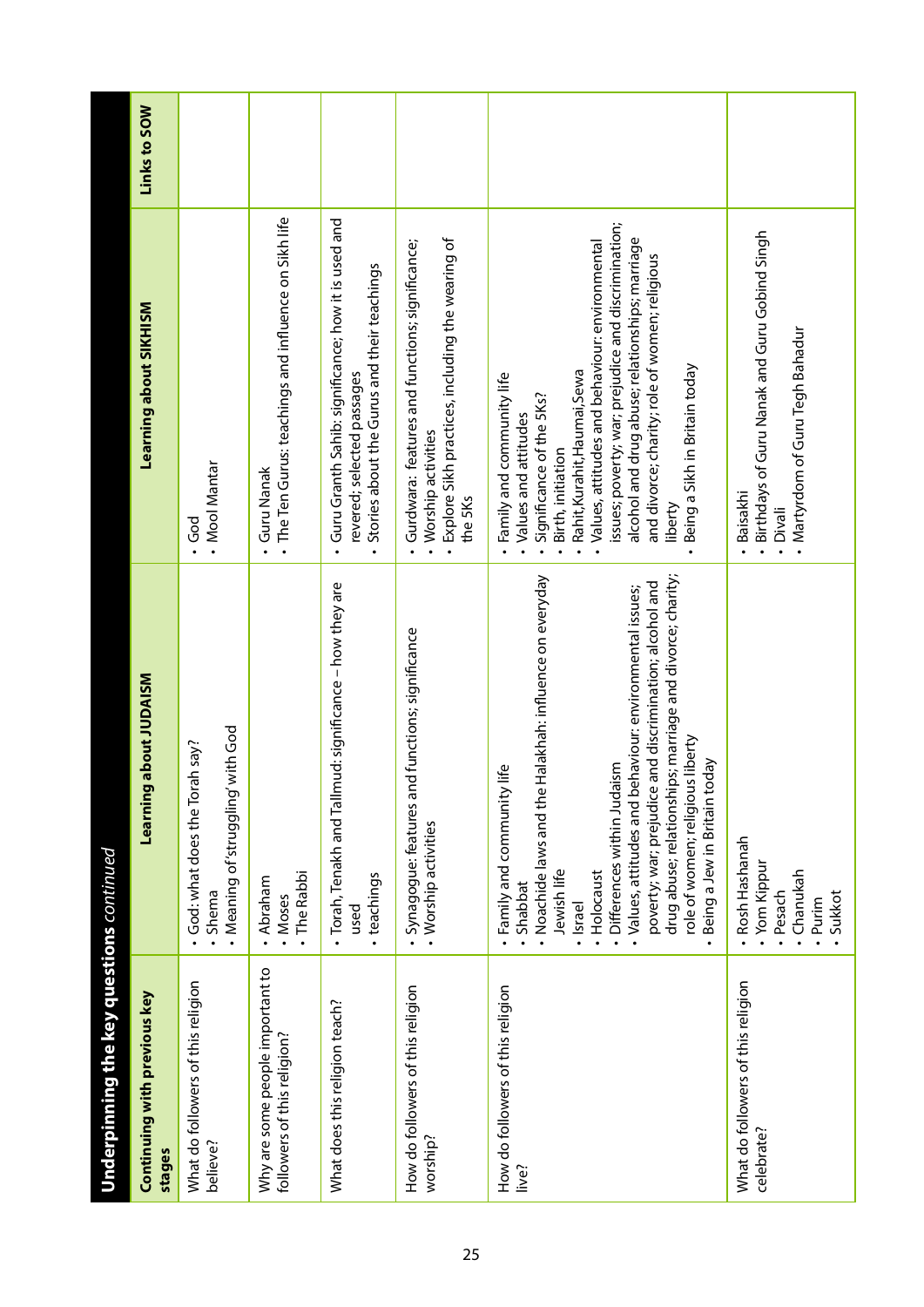## **Appendix 3: Local resources**

#### **Gateshead SACRE**

Members of Gateshead SACRE are happy to help with support on teaching their particular faiths or beliefs. They can be contacted via the Clerk to SACRE, Julie Latimer: julielatimer@gateshead.gov.uk 0191 433 8605

#### **The North East Religious Resources Centre**

This has sites at Percy Main and Durham which are open from 10am-5.30pm, Monday to Friday, with regular Saturday morning opening (contact either site for further details). There is an annual membership fee.

Cuthbert House Stonebridge Lane Durham DH1 3RY 0191 375 0586

Church House St. John's Terrace Percy Main, North Shields NE29 6HS 0191 270 4161

#### **Websites**

https://www.resourcescentreonline.co.uk/ https://www.truetube.co.uk/

Shared teaching resources are available at https://eghub.eschools.co.uk/login Click on 'Files' and then 'Shared with me'.

If any teacher has resources that they wish to share, they should be sent to Julie Latimer at the email address above.